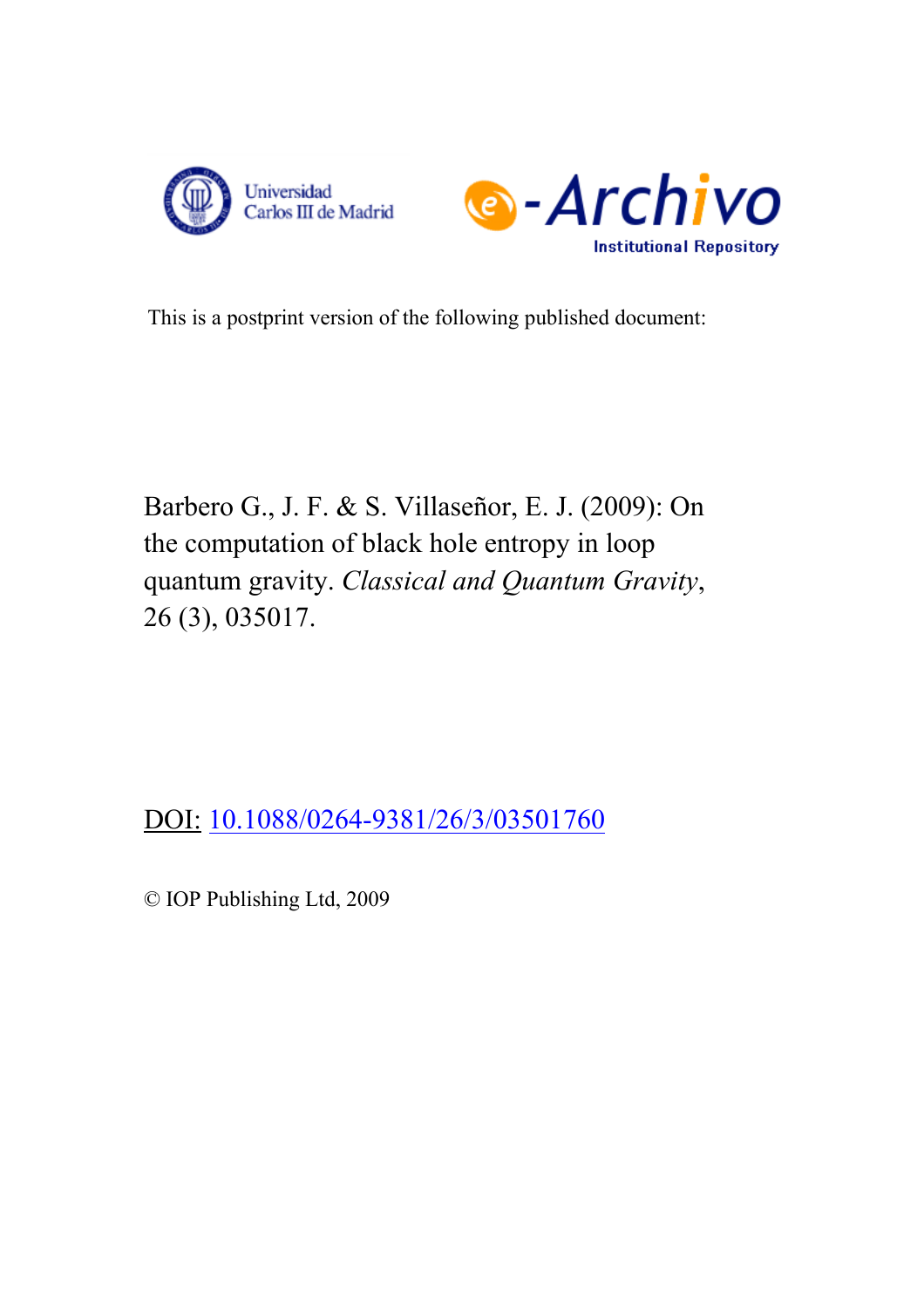# **On the computation of black hole entropy in loop quantum gravity**

**J Fernando Barbero G<sup>1</sup> and Eduardo J S Villaseñor<sup>2</sup>** 

## **Abstract**

We discuss some issues related to the computation of black hole entropy in loop quantum gravity from the novel point of view provided by the recent numbertheoretical methods introduced by the authors and their collaborators. In particular we give exact expressions, in the form of integral transforms, for the black hole entropy in terms of the area. We do this by following several approaches based both on our combinatorial techniques and on functional equations similar to those employed by Meissner in his pioneering work on this subject. To put our results in perspective, we compare them with those of Meissner. We will show how our methods confirm some of his findings, extend the validity of others and correct some mistakes. At the end of the paper, we will discuss the delicate issue of the asymptotics of black hole entropy.

### **1. Introduction**

The derivation of the Hawking–Bekenstein area law for realistic black holes is one of the most important achievements of loop quantum gravity  $(LOG)$   $[1–3]$ . This together with the recent insights into the big bang singularity provided by loop quantum cosmology [4] are two of the physical pillars on which the formalism is currently supported. The fact that areas are quantized in LQG is another result that plays a relevant ro[le](#page-22-0) i[n](#page-22-0) the study of black hole physics. This is so because, as pointed out in classic papers by Bekenstein and Mukha[no](#page-22-0)v [5], there are good reasons to believe that black hole areas should be quantized in such a way that the spacing between their consecutive values is constant. Here, however, LQG does not seem to provide a completely satisfactory description because the spectrum of the area opera[to](#page-22-0)r is not equally spaced.

<sup>1</sup> Instituto de Estructura de la Materia, CSIC, Serrano 123, 28006 Madrid, Spain

 $2$  Instituto Gregorio Millán, Grupo de Modelización y Simulación Numérica,

Universidad Carlos III de Madrid, Avda. de la Universidad 30, 28911 Leganes, Spain ´

E-mail: fbarbero@iem.cfmac.csic.es and ejsanche@math.uc3m.es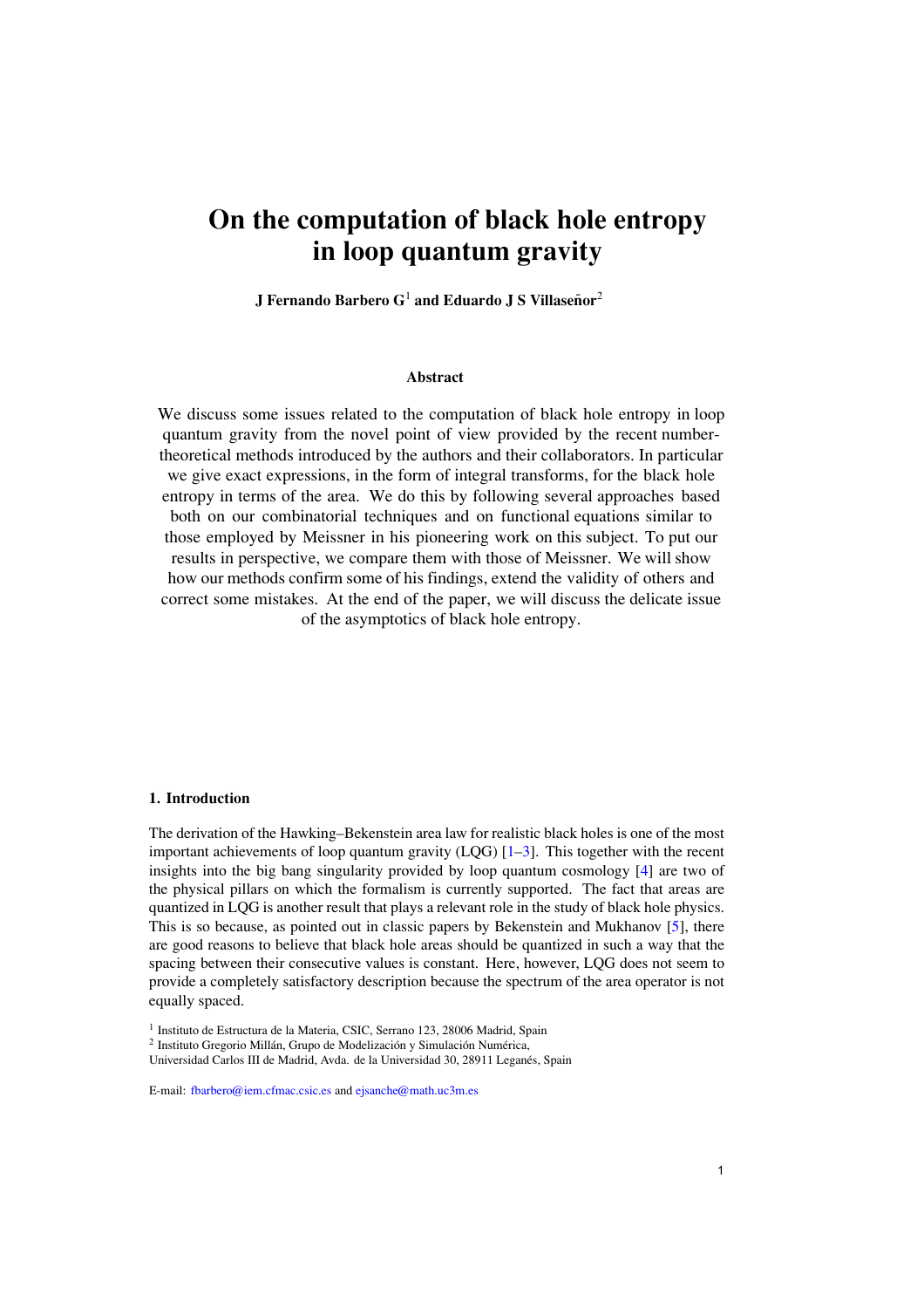A surprising development in this matter took place when Corichi *et al* [\[6\]](#page-22-0) found, by using a direct computer intensive approach, that *effectively* the black hole degeneracy spectrum for small black holes can be considered to be equally spaced. This intriguing result—obtained for black holes of around a hundred Planck areas—is beautiful because it suggests that, after all, the expected behaviour for the entropy can be somehow obtained within the LQG framework. However appealing this finding may seem like it should be taken with some care because the description used for black holes in LQG, modelled by isolated horizons (IHs), can only be approximate<sup>3</sup>, though arguably good for sufficiently large objects. It is then very important to find out if the observed microscopic behaviour of the entropy is also present for macroscopic objects. This would be a very nice result because the Beckenstein–Mukhanov prediction would be non-trivially realized within LQG in a macroscopic regime where the model used to describe black holes is arguably accurate. The main obstacle to find out if this is the case is the impossibility of extending the numerical methods used to date to these large scales. Instead, one must rely on a suitable asymptotic analysis based on closed and explicit expressions for the black hole entropy.

This problem has been already considered in the literature; in fact, a solution to it is proposed in a well-known paper by Meissner [\[3](#page-22-0)]. According to the result presented there, the behaviour of the entropy for large areas *does not* display the oscillations described in [\[6](#page-22-0)] in the sense that its asymptotic expansion is apparently given by a purely exponential term. What is happening then? Is the behaviour observed in [\[6](#page-22-0)] an artefact of the algorithm used to compute the black hole entropy? Is there an independent way to check it?

An answer for these questions appears in [\[7](#page-22-0)] where a new method to compute black hole degeneracies based on a number-theoretical approach is developed. The procedure proposed in that paper provides an algorithm that can be used to check and extend previous numerical results. The conclusion is unambiguous: the results on the entropy originally found in [\[6\]](#page-22-0) are quantitatively correct and persist up to areas an order of magnitude larger than those considered in that paper4. The structure in the entropy spectrum is clearly present in the new regime explored in [\[7\]](#page-22-0) and the constancy of the effective spacing between the areas is confirmed.

Once the reality of this effect has been settled beyond doubt, it is natural to pose an additional set of questions, for example: is it possible to find a single procedure that allows us to derive both the microscopic results of [\[6,](#page-22-0) [7\]](#page-22-0) and the expressions given by Meissner for the macroscopic black hole entropy? Can we trust the asymptotic analysis performed by Meissner that seems to exclude, in the large area regime, the behaviour found for small black holes?

Some steps towards answering the first of these questions have been taken in [\[8](#page-22-0)] where the new number-theoretical methods introduced in [\[7\]](#page-22-0) were used to obtain generating functions for the black hole degeneracy spectrum. This is an important starting point because once closed expressions for them are available, it is possible to obtain exact expressions for the black hole entropy in terms of the area. The first goal of this paper is to explain how this can be done.

After the *exact* expression of the black hole entropy is obtained, we will compare it with those given in [\[3\]](#page-22-0). As we will see, when the projection constraint is not taken into account, we exactly reproduce<sup>5</sup> the result given by formula (13) of [\[3\]](#page-22-0). On the other hand, when the projection constraint is incorporated our results disagree with those of Meissner. In order

<sup>&</sup>lt;sup>3</sup> Note, for example, that microscopic black holes should evaporate very quickly, a fact that cannot be easily taken into account with the techniques currently available in LQG.

<sup>4</sup> Actually up to the largest areas that we have been able to reach by using laptops or personal computers.

<sup>&</sup>lt;sup>5</sup> In order to be fully consistent with the definition of entropy that we are using here, a term s<sup>-1</sup> should be added to formula (13) of [\[3](#page-22-0)]. We will comment on this later.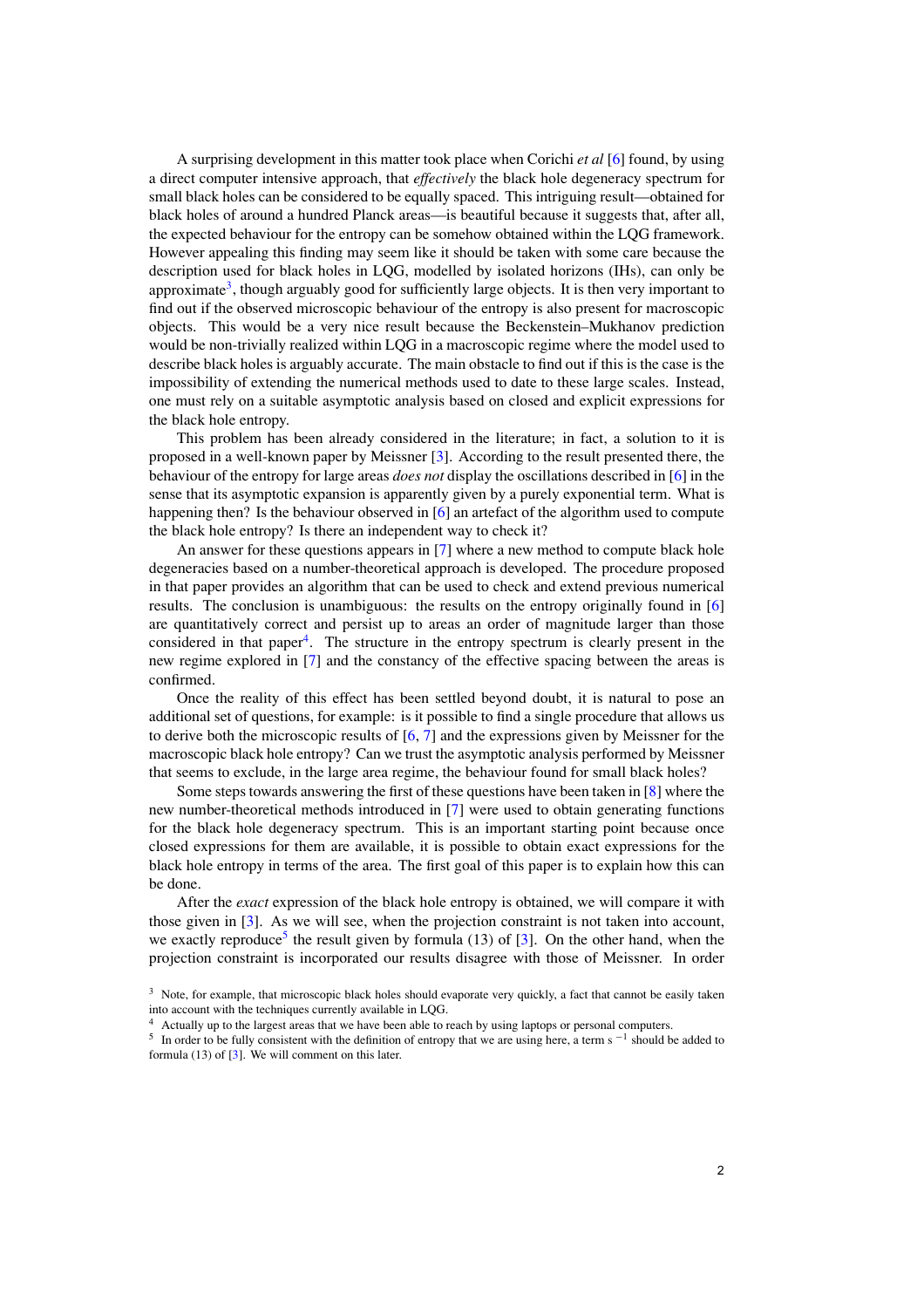to understand the source of this discrepancy, we solve the problem from scratch by using functional equations as done in [\[3](#page-22-0)]. This is the second goal of the paper, namely rederive the results of Meissner by using the right functional equations. As we show, there is an error in the relation used by him when the projection constraint is included. We identify the source of this error and correct it. Furthermore, the inclusion of a superfluous prefactor in the equation given in [\[3](#page-22-0)] makes it difficult to solve in a closed form. As we will see, it is possible to write a simpler—but equivalent—functional equation and solve it *exactly* in a straightforward way. After doing this, we get the same expression for the black hole entropy that we find by using our generating functions. In our opinion, this provides a solid confirmation of our results and highlights the power of the combinatorial and number-theoretical methods of [\[7](#page-22-0), [8\]](#page-22-0). Along the way we show that, at variance with the claims of Meissner<sup>6</sup>, it is in fact possible to give exact expressions for the entropy, without using any approximation, also when the projection constraint is taken into account.

After finding exact expressions for the black hole entropy as suitable integral transforms, we want to raise some points concerning their asymptotic behaviour and then answer the second question posed before. We do this only in the case where the projection constraint is not used (the difficult problem of obtaining the asymptotic behaviour of the entropy in full generality will be addressed elsewhere). Note, however, that as shown in [\[6](#page-22-0), [9\]](#page-22-0), the interesting structure of the black hole entropy is present even if the projection constraint is not taken into account, so it makes sense to concentrate on this somewhat simpler situation. The most important issue to discuss now has to do with the poles of the Laplace transform of the entropy. The main result that we prove in the paper in this regard is that the *real parts* of these poles have an accumulation point precisely for the value of the Immirzi parameter *γ*˜*<sup>M</sup>* computed by Meissner. In order to show this, we need some auxiliary results concerning the distribution of poles that we will explicitly write down and prove. The fact that the real parts accumulate to  $\tilde{\gamma}_M$  makes the asymptotic study of the entropy highly non-trivial as we will discuss. The bottom line is that the behaviour of the entropy in terms of the horizon area *A* is somehow proportional to  $exp(\tilde{\gamma}_M A)$ ; however, it is not possible to exclude the possibility that this behaviour is modulated by an oscillatory, possibly decaying, term. Understanding the details of this behaviour is a crucial issue in order to see if the structure found in the entropy spectrum for small black holes is present in the macroscopic regime. We want to stress at this point that, according to our results, there are good reasons to believe that the value of the Immirzi parameter  $\tilde{\gamma}_M$  computed by Meissner is actually the correct one. At any rate, a final statement on this fact can only be made when the full asymptotic behaviour of the entropy is found.

The paper is organized as follows. After this introduction, we start with section [2](#page-4-0) where we discuss in detail the obtention of black hole entropy in LQG. The presentation that we give here is complementary to that appearing in [\[7](#page-22-0)] where we gave a unified treatment for the different types of countings proposed in the literature. Here, we will use only the standard entropy definition of black hole entropy in LQG as spelled out in [\[2](#page-22-0)]. We show in section [3](#page-8-0) how one can obtain exact formulae for the black hole entropy by using the generating functions appearing in [\[8](#page-22-0)]. Section [4](#page-13-0) considers the same problem by using functional equations in the spirit of Meissner. As we will show, we recover the results obtained in section [2](#page-4-0) without resorting to any approximation. These are then compared to those obtained by Meissner in [\[3](#page-22-0)]. Section [5](#page-17-0) is devoted to a study of the inverse Laplace transform giving the black hole entropy in the simplified case where no projection constraint is used. In particular, we enunciate and

<sup>6</sup> According to Meissner, his formula (35) is obtained after neglecting some contributions in the resolution of the functional equation that gives the entropy.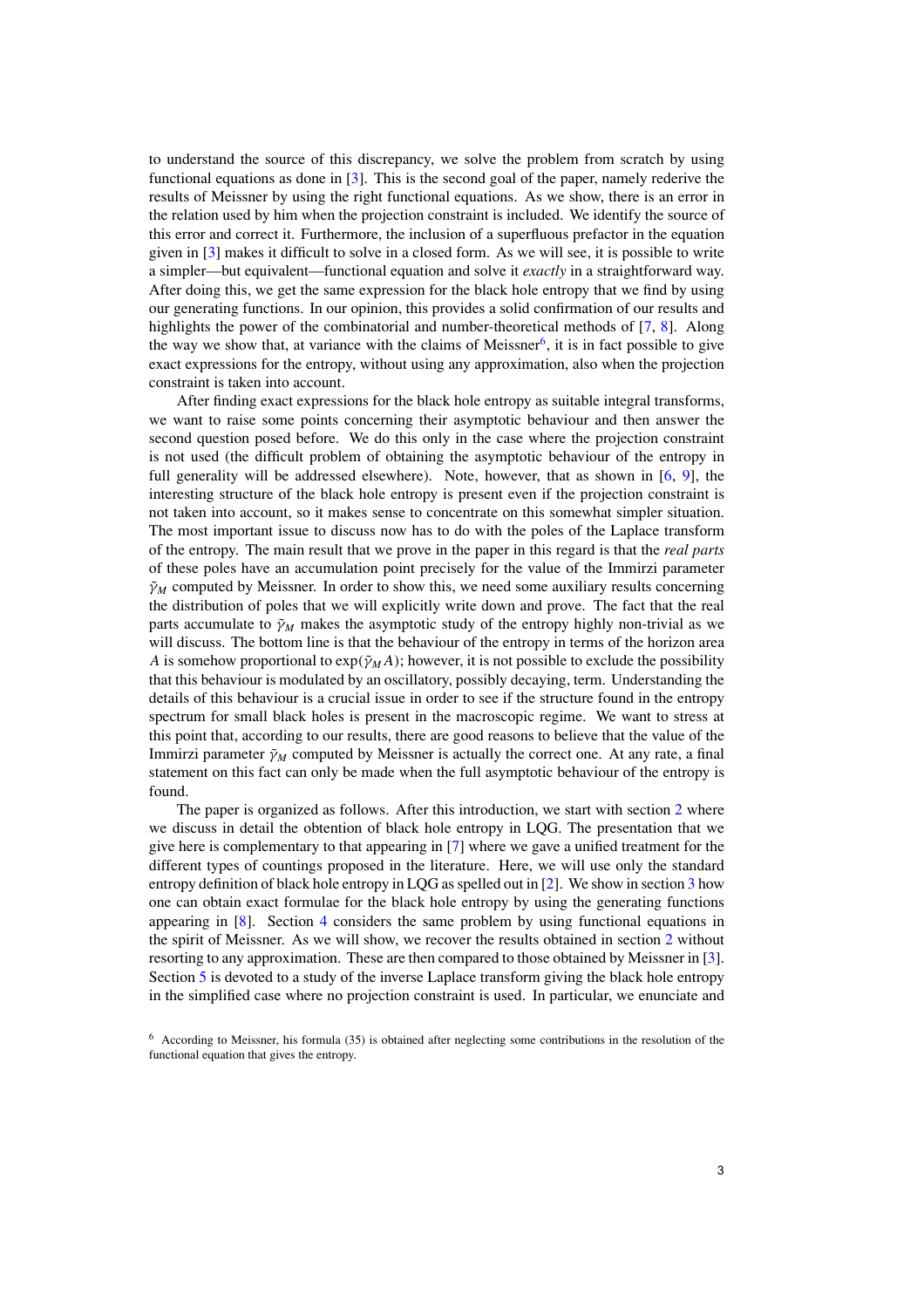<span id="page-4-0"></span>prove several lemmas concerning the distribution of the poles of the integrand. We will prove an important result on this: the real parts of the poles have an accumulation point precisely at  $\tilde{\gamma}_M$ . This may invalidate the conclusion that the asymptotics of the entropy as a function of the area is proportional to  $\exp(\tilde{\gamma}_M A)$  as will be shown with a concrete example. We end the paper in section [6](#page-20-0) with our conclusions, comments and a short review of the problems that remain to be solved in order to fully understand the macroscopic behaviour of black hole entropy within LQG.

## **2. Computation of the entropy in LQG: the black hole degeneracy spectrum**

This section describes the number-theoretical and combinatorial approaches of [\[7,](#page-22-0) [8](#page-22-0)] to compute black hole entropy in LQG. Here, we will consider only the standard counting of [\[2](#page-22-0)]. Quoting almost *verbatim* from this paper, we take the following definition:

**Definition 2.1.** *The entropy S(a) of a quantum horizon of the classical area a, according to quantum geometry and the Ashtekar–Baez–Corichi–Krasnov framework [\[1](#page-22-0)], is*

$$
S(a) = \log \mathfrak{n}(a),
$$

where  $\mathfrak{n}(a)$  is  $1$  plus the number of all the finite, arbitrarily long, sequences  $\vec{m}=(m_1,\ldots,m_n)$ *of non-zero half integers, such that the following equality and inequality are satisfied:*

$$
\sum_{i=1}^{n} m_i = 0, \qquad \sum_{i=1}^{n} \sqrt{|m_i|(|m_i|+1)} \leq \frac{a}{8\pi \gamma \ell_P^2}.
$$

*Here, γ is the Immirzi parameter of quantum geometry and*  $\ell_p$  *is the Planck length. The extra term 1 above comes from the trivial sequence.*

Let us start by introducing some notations, unit conventions and definitions. In the following,

$$
\mathbb{N} = \{1, 2, 3, \ldots\}, \qquad \mathbb{N}_0 = \{0, 1, 2, 3, \ldots\},
$$
  

$$
\mathbb{Z} = \{0, \pm 1, \pm 2, \ldots\}, \qquad \mathbb{Z}_* = \{\pm 1, \pm 2, \ldots\}.
$$

We will also define

$$
\mathbb{Z}/2 := \{0, \pm 1/2, \pm 1, \pm 3/2, \ldots\}
$$

with analogous definitions for  $N/2$ ,  $N_0/2$  and  $\mathbb{Z}_*/2$ . The Kronecker symbol is written as  $\delta(i, j)$ , and  $\theta(x) := \chi_{[0,\infty)}(x)$  denotes the step function that we use throughout the paper (the characteristic function of  $[0, \infty)$  satisfying  $\theta(0) = 1$ ). Finally,  $|x|$  denotes the integer part (floor) of the real number *x*. In our previous work on this subject [\[7](#page-22-0), [8\]](#page-22-0), we have used units such that  $4\pi\gamma \ell_{\rm P}^2 = 1$ . Here, however, we will take  $8\pi \gamma \ell_{\rm P}^2 = 1$  to facilitate the direct comparison of our results with those of Meissner. A simple translation guide between expressions written in the two different unit systems can be given: in order to take formulae from the  $8\pi\gamma \ell_{\rm P}^2 = 1$ unit system to the  $4\pi \gamma \ell_{\rm P}^2 = 1$  one, it is enough to substitute the areas *a* appearing in them by *a/*2.

It is now convenient to define several sets that will play a relevant role in the following. First, given  $(a, p) \in [0, \infty) \times \mathbb{Z}/2$ , let  $\mathcal{N}_{\leq}(a, p)$  and  $\mathcal{N}_{\leq}(a)$  be the sets

$$
\mathcal{N}_{\leq}(a, p) := \left\{\vec{m} | \exists n \in \mathbb{N} : \vec{m} \in (\mathbb{Z}_{*}/2)^{n}, \sum_{i=1}^{n} \sqrt{|m_{i}|(|m_{i}| + 1)} \leq a, \sum_{i=1}^{n} m_{i} = p\right\},
$$
  

$$
\mathcal{N}_{\leq}(a) := \left\{\vec{m} | \exists n \in \mathbb{N} : \vec{m} \in (\mathbb{Z}_{*}/2)^{n}, \sum_{i=1}^{n} \sqrt{|m_{i}|(|m_{i}| + 1)} \leq a\right\},
$$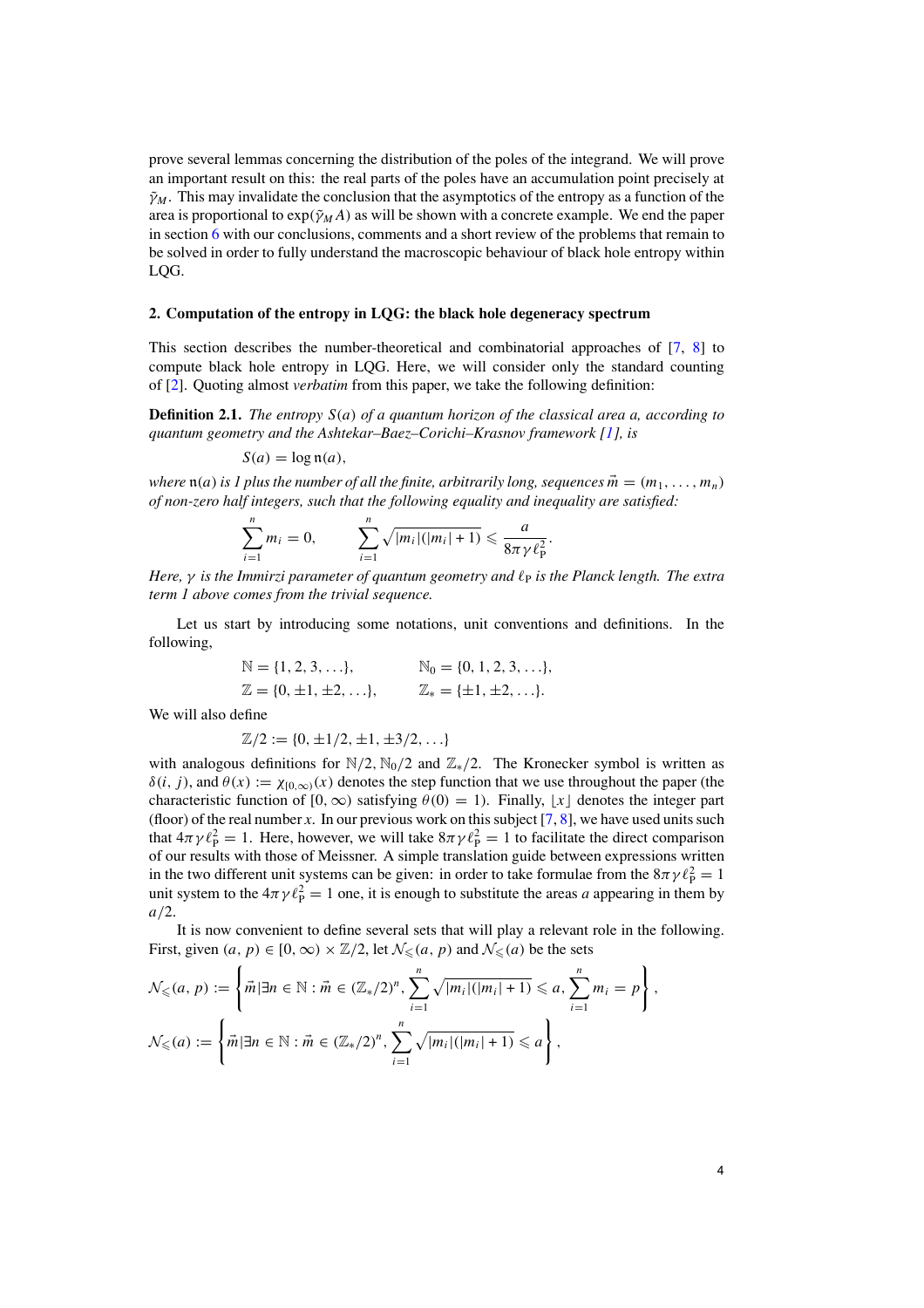<span id="page-5-0"></span>and lets us denote by  $N_{\leq}(a, p)$  and  $N_{\leq}(a)$  their respective cardinalities. Note that the entropy  $S(a)$  is given by<sup>7</sup>

$$
e^{S(a)} = \mathfrak{n}(a) = N_{\leqslant}(a, 0) + 1. \tag{2.1}
$$

The set  $\mathcal{N}_{\leq}(a)$  can be written as the disjoint union

$$
\mathcal{N}_{\leqslant}(a) = \bigcup_{p \in \mathbb{Z}/2} \mathcal{N}_{\leqslant}(a, p),
$$

and hence the cardinality  $N_{\leq}(a)$  can be obtained in terms of the numbers  $N_{\leq}(a, p)$  by summing in *p*, i.e.

$$
N_{\leqslant}(a)=\sum_{p\in\mathbb{Z}/2}N_{\leqslant}(a,\,p).
$$

We will also consider the sets

$$
\mathcal{N}(a, p) := \left\{ \vec{m} | \exists n \in \mathbb{N} : \vec{m} \in (\mathbb{Z}_*/2)^n, \sum_{i=1}^n \sqrt{|m_i|(|m_i|+1)} = a, \sum_{i=1}^n m_i = p \right\},
$$
  

$$
\mathcal{N}(a) := \left\{ \vec{m} | \exists n \in \mathbb{N} : \vec{m} \in (\mathbb{Z}_*/2)^n, \sum_{i=1}^n \sqrt{|m_i|(|m_i|+1)} = a \right\} = \bigcup_{p \in \mathbb{Z}/2} \mathcal{N}(a, p),
$$

whose cardinalities  $N(a, p) := |N(a, p)|$  and  $N(a) := |N(a)|$  satisfy

$$
N(a) = \sum_{p \in \mathbb{Z}/2} N(a, p).
$$

It is clear that the  $\mathcal{N}_{\leq}$ -sets can be written as disjoint unions of  $\mathcal{N}$ -sets. Explicitly

$$
\mathcal{N}_{\leqslant}(a, p) = \bigcup_{a' \leqslant a} \mathcal{N}(a', p), \qquad \mathcal{N}_{\leqslant}(a) = \bigcup_{a' \leqslant a} \mathcal{N}(a') = \bigcup_{a' \leqslant a} \bigcup_{p \in \mathbb{Z}/2} \mathcal{N}(a', p),
$$

and hence

$$
N_{\leq}(a, p) = \sum_{a' \leq a} N(a', p), \qquad N_{\leq}(a) = \sum_{a' \leq a} N(a') = \sum_{a' \leq a} \sum_{p \in \mathbb{Z}/2} N(a', p).
$$

Note that, in order to compute the black hole entropy according to the definition given above, we only need to know  $N_{\leq}(a, 0)$ . However, it is convenient at times to work with  $N_{\leq}(a, p)$  so we will keep the *p*-label in the following and impose the condition  $p = 0$  only when needed.

We will next obtain *exact* formulae for  $N(a)$ ,  $N(a, p)$ ,  $N_{\leq}(a)$  and  $N_{\leq}(a, p)$ . The first two, *N (a)* and *N (a, p)*, refer to what we call the *black hole degeneracy spectrum* [\[9\]](#page-22-0) whereas the last two are directly related to the black hole entropy. Before giving a formal derivation, we will summarize the procedure that we will use. The first step in all the cases is determining the finite sequences of arbitrary length *n* consisting of non-zero, positive, half integers  $|m_i|, i = 1, \ldots, n$ , satisfying the condition

$$
\sum_{i=1}^{n} \sqrt{|m_i|(|m_i|+1)} = a
$$

for a given value of *a*. This can be done by first finding out the possible values for  $|m_i|$ (with their multiplicities) compatible with *a* and then considering all their distinguishable permutations. This first step basically solves the problem of obtaining  $N(a)$ . To obtain

 $7$  The number 1 introduced in this definition was not taken into account in [\[3](#page-22-0)], so the formulae appearing in that paper should be corrected accordingly.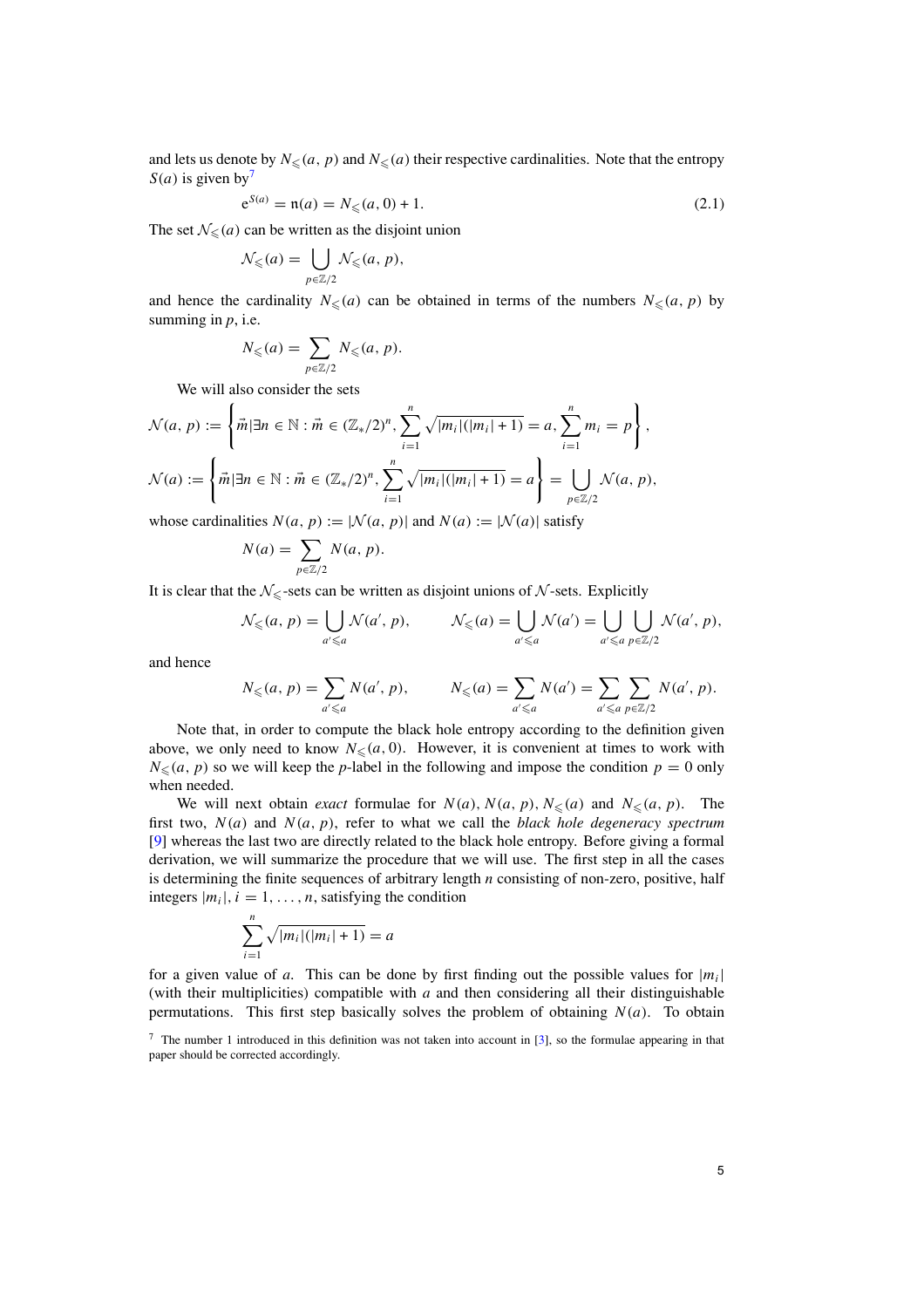*N*(*a*, *p*), one must take into account the *projection constraint*  $\sum_{i=1}^{n} m_i = p$ . As explained in [\[8\]](#page-22-0), this can be easily done by using generating functions in the form of Laurent polynomials. Finally, to find  $N_{\leq}(a)$  and  $N_{\leq}(a, p)$ , one has to give a method to add the cardinalities given by  $N(a')$  and  $N(a', p)$  for all the eigenvalues  $a'$  in the area spectrum smaller than or equal to the given *a*.

Let us start by considering the sets  $\mathcal{N}(a)$  and  $\mathcal{N}(a, p)$ . We want to give generating functions for both  $N(a, p)$  and  $N(a)$ . To this end, let us first consider the auxiliary set

$$
\mathcal{K}(a) := \left\{ \vec{k} | \exists n \in \mathbb{N} : \vec{k} \in \mathbb{N}^n, \sum_{i=1}^n \sqrt{(k_i+1)^2 - 1} = 2a \right\}.
$$

Now, there exists a surjective map  $\pi : \mathcal{N}(a) \to \mathcal{K}(a)$  defined by

$$
\mathcal{N}(a) \cap (\mathbb{Z}_*/2)^n \ni \vec{m} \mapsto \pi(\vec{m}) = \vec{k} \in \mathcal{K}(a) \cap \mathbb{N}^n,
$$
  
where  $k_i := 2|m_i|, \qquad i = 1, ..., n.$ 

Clearly, if  $\vec{m} \in \mathcal{N}(a)$  and  $\vec{k} = \pi(\vec{m})$  we get

$$
\sum_{i} \sqrt{|m_i|(|m_i|+1)} = a \Rightarrow \sum_{i} \sqrt{(k_i+1)^2 - 1} = 2a.
$$

The map  $\pi$  is not injective and hence given  $\vec{k} \in \mathcal{K}(a) \cap \mathbb{N}^n$ , it is not possible to unambiguously reconstruct  $\vec{m}$  because there are several  $\vec{m} \in \mathcal{N}(a)$  such that  $\pi(\vec{m}) = \vec{k}$  (i.e. several acceptable choices for the signs of  $m_i$ ):

$$
\vec{m} \in \pi^{-1}(\vec{k}) \quad \Leftrightarrow \quad m_i \in \{-k_i/2, k_i/2\}, \qquad i = 1, \ldots, n.
$$

In order to determine the cardinality  $K(a) = |K(a)|$ , let us fix  $a \in [0, \infty)$  and consider the equation

$$
\sum_{i=1}^{n} \sqrt{(k_i+1)^2 - 1} = \sum_{k=1}^{k_{\text{max}}} n_k \sqrt{(k+1)^2 - 1} = 2a,\tag{2.2}
$$

where  $n_k$  denotes the number of times that the integer  $k \in \mathbb{N}$  appears in the sequence  $\vec{k}$ . Equation (2.2) should be understood as an equation in the set of unknowns  $\{(k, n_k)\}\$ . It is important to realize that once the set of all possible solutions is determined, the sequences  $\vec{k}$ can be found by considering all the permutations of a multiset where each  $k$  appears  $n_k$  times.

Note that we can always write  $\sqrt{(k+1)^2-1}$  as the product of an integer times the square root of a square-free positive integer number (SRSFN) by using its prime factor decomposition. Hence,  $K(a) > 0$  implies that *a* is constrained to have the form

$$
2a = \sum_{i=1}^{r} q_i \sqrt{p_i},\tag{2.3}
$$

where  $q_i \in \mathbb{N}_0$  and  $p_i > 1$  are square-free integers (we will consider that  $p_1 = 2 < p_2 = 3 <$  $\cdots$  <  $p_i$  <  $p_{i+1}$  <  $\cdots$ , etc). In order to proceed from here, we must first identify the allowed values of *k* such that  $\sqrt{(k+1)^2-1}$  is an integer multiple of some  $\sqrt{p_i}$ , and then determine the value of  $n_k$  that tells us how many times each of them appears. We deal with the first problem by solving the Pell equations associated with each of the SRSFN's on the rhs of (2*.*3), i.e.

$$
\sqrt{(k+1)^2 - 1} = y\sqrt{p_i} \Leftrightarrow (k+1)^2 - p_i y^2 = 1,
$$
\n(2.4)

with  $y \in \mathbb{N}$ . The solutions can be labelled as  $\{(k^i_\alpha, y^i_\alpha) : \alpha \in \mathbb{N}\}\)$ , where here the index *i* refers to the square-free numbers in each of the Pell equations (see, for instance, [\[10](#page-22-0)] for details on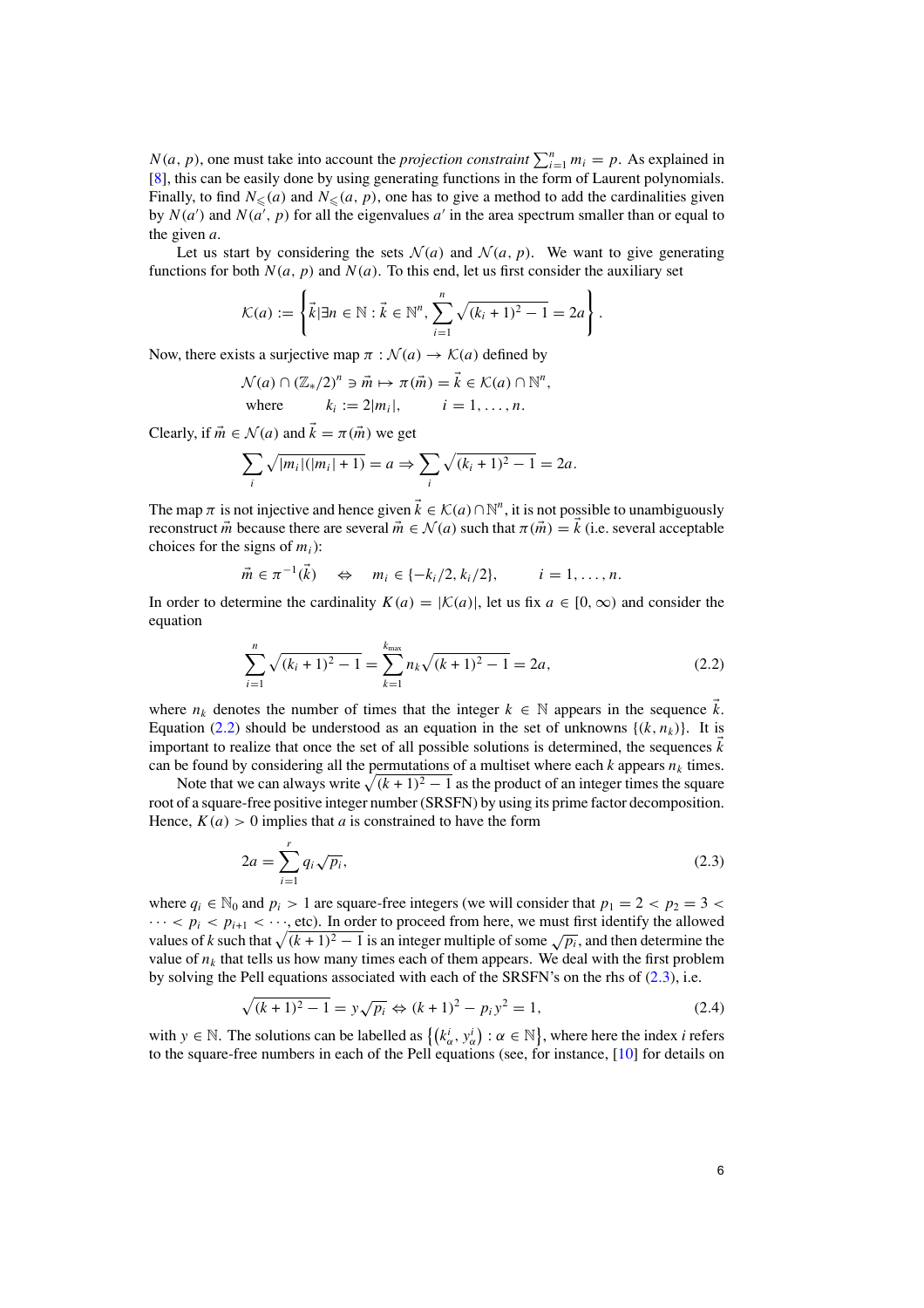<span id="page-7-0"></span>the Pell equation). Once these numbers are known,  $n_k$  can be found [\[7\]](#page-22-0) by solving the system of *r*-uncoupled, linear, diophantine equations

$$
\sum_{\alpha=1}^{\infty} y_{\alpha}^{i} n_{k_{\alpha}^{i}} = q_{i}, \qquad i = 1, ..., r.
$$
 (2.5)

Note that, once  $q_i$  are fixed, only a finite number of labels  $k^i_\alpha$ ,  $\alpha = 1, \ldots, M_i(q_i) := M_i$ , come into play in equation (2*.*5). It may happen that some of these equations admit no solutions. In this case,  $2a = \sum_{i=1}^{r} q_i \sqrt{p_i}$  is such that  $K(a) = 0$  (i.e. *a* does not belong to the area in ans case,  $2a = \sum_{i=1}^{n} q_i \sqrt{p_i}$  is such that  $K(a) = 0$  (i.e. *a* does not belong to the area spectrum). On the other hand, if they do admit solutions,  $2a = \sum_{i=1}^{n} q_i \sqrt{p_i}$  is such that  $K(a) > 0$ , the numbers  $k^i_\alpha$  tell us the allowed values of the components of  $\vec{k}$  involved and  $n_{k^i_\alpha}$ count the number of components of  $\vec{k}$  whose values are equal to  $k^i_{\alpha}$ .

Let us now define the set

∞

$$
\mathfrak{K}(a) = \sum_{i=1}^r \mathfrak{K}_i(q_i), \qquad \mathfrak{K}_i(q_i) = \left\{ \mathbf{k}_i = \left\{ \left( k_\alpha^i, n_{k_\alpha^i} \right) \right\}_{\alpha=1}^{M_i} : \sum_{\alpha=1}^{M_i} y_\alpha^i n_{k_\alpha^i} = q_i \right\}.
$$

Given  $\mathbf{k} = (\mathbf{k}_1, \dots, \mathbf{k}_r) \in \mathfrak{K}(a)$ , it is possible to construct

$$
\frac{\left(\sum_{i=1}^r\sum_{(k,n_k)\in\mathbf{k}_i}n_k\right)!}{\prod_{i=1}^r\prod_{(k,n_k)\in\mathbf{k}_i}n_k!}
$$

sequences in  $\mathcal{K}(a)$  by permuting the elements of the multiset<sup>8</sup> ∪*<sub>i</sub>***k***<sub>i</sub>*. Then, given  $2a = \sum_{n=1}^{r} a_n \sqrt{n}$ , the exidentity of  $\mathcal{K}(a)$  is  $\sum_{i=1}^{r} q_i \sqrt{p_i}$ , the cardinality of  $K(a)$  is

$$
K(a) = |\mathcal{K}(a)| = \frac{\left(\sum_{i=1}^{r} \sum_{(k,n_k)\in\mathbf{k}_i} n_k\right)!}{\prod_{i=1}^{r} \prod_{(k,n_k)\in\mathbf{k}_i} n_k!}.
$$

In order to determine  $N(a)$  from  $K(a)$ , it is enough to realize that given  $\vec{k} \in \mathcal{K}(a)$  each component  $k_i$  gives rise to two different values  $m_i \in \{-k_i/2, k_i/2\}$  of the corresponding components of  $\vec{m} \in \pi^{-1}(\vec{k})$ , whereas the number of allowed configurations once the projection constraint is incorporated can be easily obtained by using a simple generating function as in [\[8\]](#page-22-0). We then have the following.

**Theorem 2.1.** *The value of*  $N(a)$  *is given by* 

$$
N(a) = \sum_{\mathbf{k} \in \mathfrak{K}(a)} \left( \frac{\left( \sum_{i=1}^{r} \sum_{(k,n_k) \in \mathbf{k}_i} n_k \right)!}{\prod_{i=1}^{r} \prod_{(k,n_k) \in \mathbf{k}_i} n_k!} \prod_{i=1}^{r} \prod_{(k,n_k) \in \mathbf{k}_i} 2^{n_k} \right),
$$
(2.6)

*whereas, when the components of the sequences m*- *are required to satisfy the projection constraint*  $\sum_{i} m_i = p$ *, we get* 

$$
N(a, p) := [z^{2p}] \sum_{\mathbf{k} \in \mathfrak{K}(a)} \left( \frac{\left( \sum_{i=1}^{r} \sum_{(k, n_k) \in \mathbf{k}_i} n_k \right)!}{\prod_{i=1}^{r} \prod_{(k, n_k) \in \mathbf{k}_i} n_k!} \prod_{i=1}^{r} \prod_{(k, n_k) \in \mathbf{k}_i} (z^k + z^{-k})^{n_k} \right).
$$
 (2.7)

We have used the notation  $[z^{2p}]f(z)$  for the coefficient that multiplies  $z^{2p}$  in the Laurent expansion of the function *f*. The numbers  $N(a, p)$  can be conveniently encoded [\[8](#page-22-0)] in the generating function

$$
G(z; x_1, x_2, \ldots) = \left(1 - \sum_{i=1}^{\infty} \sum_{\alpha=1}^{\infty} (z^{k_{\alpha}^i} + z^{-k_{\alpha}^i}) x_i^{y_{\alpha}^i}\right)^{-1}.
$$
 (2.8)

<sup>8</sup> Here, we consider the sets  $\mathbf{k}_i$  as a multisets. Hence,  $(k, n_k) \in \mathbf{k}_i$  should be understood as a notation signalling the presence of  $n_k$  elements, each of them equal to  $k$ , in the multiset.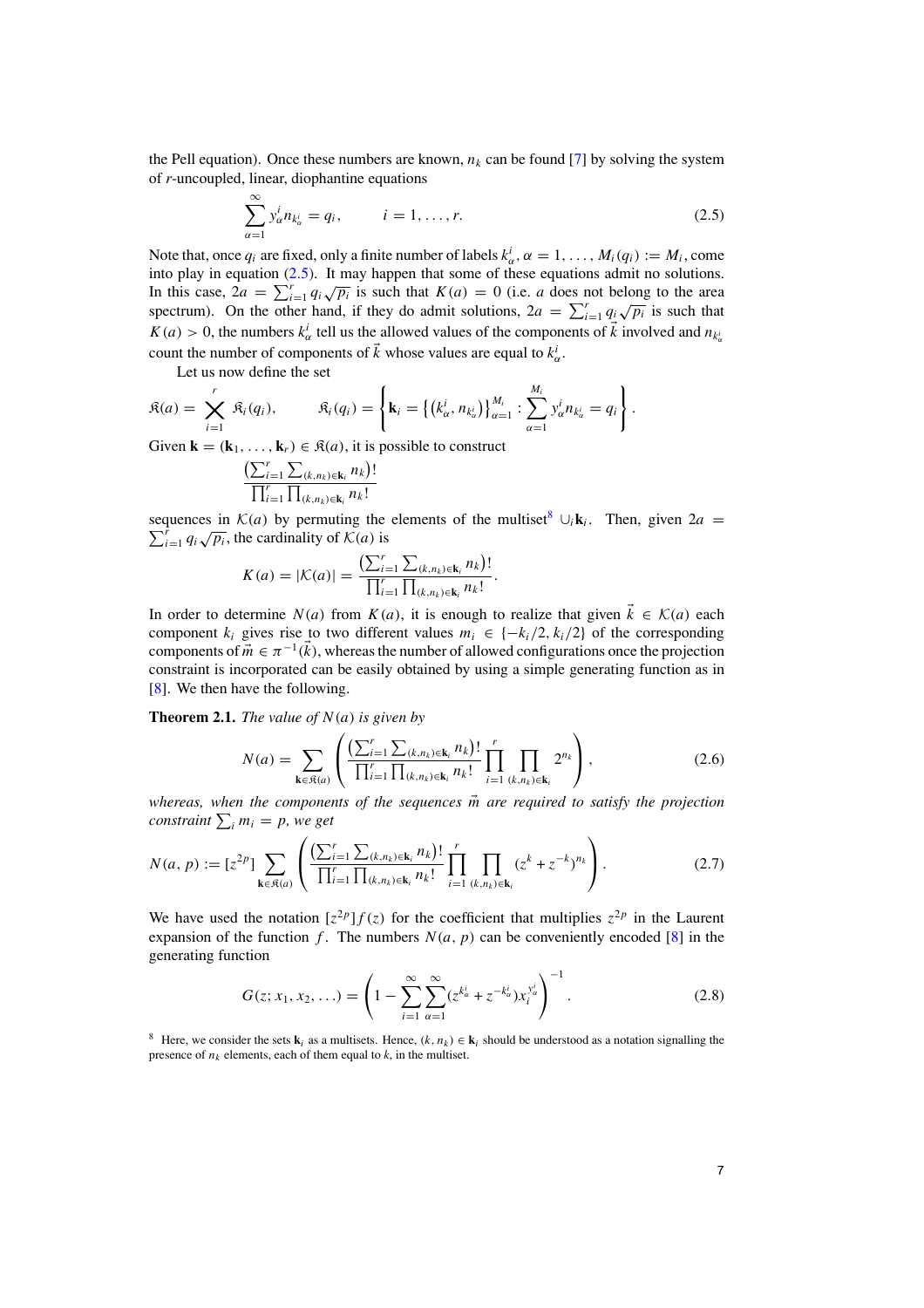<span id="page-8-0"></span>The coefficient of the term  $z^{2p}x_1^{q_1}\cdots x_r^{q_r}$ , or more precisely,

$$
[z^{2p}][[x_1^{q_1}\cdots x_r^{q_r}]G(z;x_1,x_2,\ldots)),
$$

tells us the value of  $N(a, p)$  for  $2a = q_1 \sqrt{p_1} + \cdots + q_r \sqrt{p_r}$ . Moreover, using the relation  $N(a) = \sum_{p \in \mathbb{Z}/2} N(a, p)$ , the generating functions for the numbers  $N(a)$  can be obtained from the generating function for the *N (a, p)* numbers simply by setting the *z*-argument equal to 1. Hence, the coefficient of the term  $x_1^{q_1} \cdots x_r^{q_r}$  in the power expansion of

$$
G(1; x_1, x_2, \ldots) = \left(1 - 2\sum_{i=1}^{\infty} \sum_{\alpha=1}^{\infty} x_i^{y_i^i}\right)^{-1}
$$
 (2.9)

gives us the value of *N(a)* for  $2a = q_1 \sqrt{p_1} + \cdots + q_r \sqrt{p_r}$ . It is important to note that  $G(z; 0, 0, ...) = 1$ . This can be interpreted as the extra one that appears in the prescription (2*.*[1\)](#page-5-0) of [\[2\]](#page-22-0). Formulae [\(2](#page-7-0)*.*6) and (2*.*[7\)](#page-7-0) summarize in a compact way the algorithms used in [\[7\]](#page-22-0) to compute the black hole degeneracy spectrum. The same information is stored in the generating functions [\(2](#page-7-0)*.*8) and (2*.*9) in a way that will let us write down very compact exact formulae for  $N_{\leq}(a, p)$  and  $N_{\leq}(a)$ . This is the purpose of the following section.

# **3.** From  $N(a)$ ,  $N(a, p)$  to  $N_{\leqslant}(a), N_{\leqslant}(a, p)$

The coefficients of the power terms of the generating functions given above can be written in a closed form as multiple contour integrals depending on *q*1*,...,qr* by using Cauchy's theorem. For example, given  $2a = q_1 \sqrt{p_1} + \cdots + q_r \sqrt{p_r}$ ,

$$
N(a) = [x_1^{q_1} \cdots x_r^{q_r}] G(1; x_1, x_2, \dots, x_r, 0, \dots)
$$
  
= 
$$
\frac{1}{(2\pi i)^r} \oint_{\gamma_1} \frac{d\zeta_1}{\zeta_1^{q_1+1}} \cdots \oint_{\gamma_r} \frac{d\zeta_r}{\zeta_r^{q_r+1}} G(1; \zeta_1, \zeta_2, \dots, \zeta_r, 0, \dots)
$$

with appropriately chosen contours  $\gamma_i$  surrounding the origin. Such integral representations are usually a good starting point to obtain asymptotic expansions in terms of the parameters appearing in them  $(q_i)$  in this case). As we are really interested in the asymptotic behaviour of the entropy as a function of the area, there is a necessary intermediate step: determining the parameters  $q_i(a)$  as functions of the area. If these can be written in a reasonably simple closed form and are regular enough, just by plugging them in integral expressions of the type written above we could have closed formulae in terms of the area for the objects that we are interested in. The unfortunate fact is that the coefficients  $q_i(a)$  as functions of the area oscillate wildly and in a rather unpredictable way, so this direct approach is, to say the least, hard.

The sector  $A_{\text{IH}} = \{a_n : n \in \mathbb{N}\}\$  of the spectrum of the area operator relevant in the study of black hole entropy is a countable, *ordered* ( $a_n < a_{n+1}$  for all  $n \in \mathbb{N}$ ), subset of the real line. It is then possible, in principle, to build the sequence  $\{N(a_n, p) : n \in \mathbb{N}\}\$ . For a fixed value of the area spectrum  $a_n$ , we can then obtain  $N_{\leq}(a_n, p)$  as

$$
N_{\leqslant}(a_n, p) = \sum_{i=1}^n N(a_i, p).
$$

In fact, if the values of  $N(a_n, p)$  are encoded in the generating function  $g_p(x)$  =  $\sum_{n\in\mathbb{N}} N(a_n, p)x^n$  this summation can be carried out by a well-known procedure consisting in taking the new generating function<sup>9</sup>

$$
G_p(x) = \frac{g_p(x)}{1-x} = \sum_{n \in \mathbb{N}} N \leqslant (a_n, p)x^n.
$$

For simplified models where the area spectrum is taken to be equally spaced, this can be done [\[11](#page-22-0)].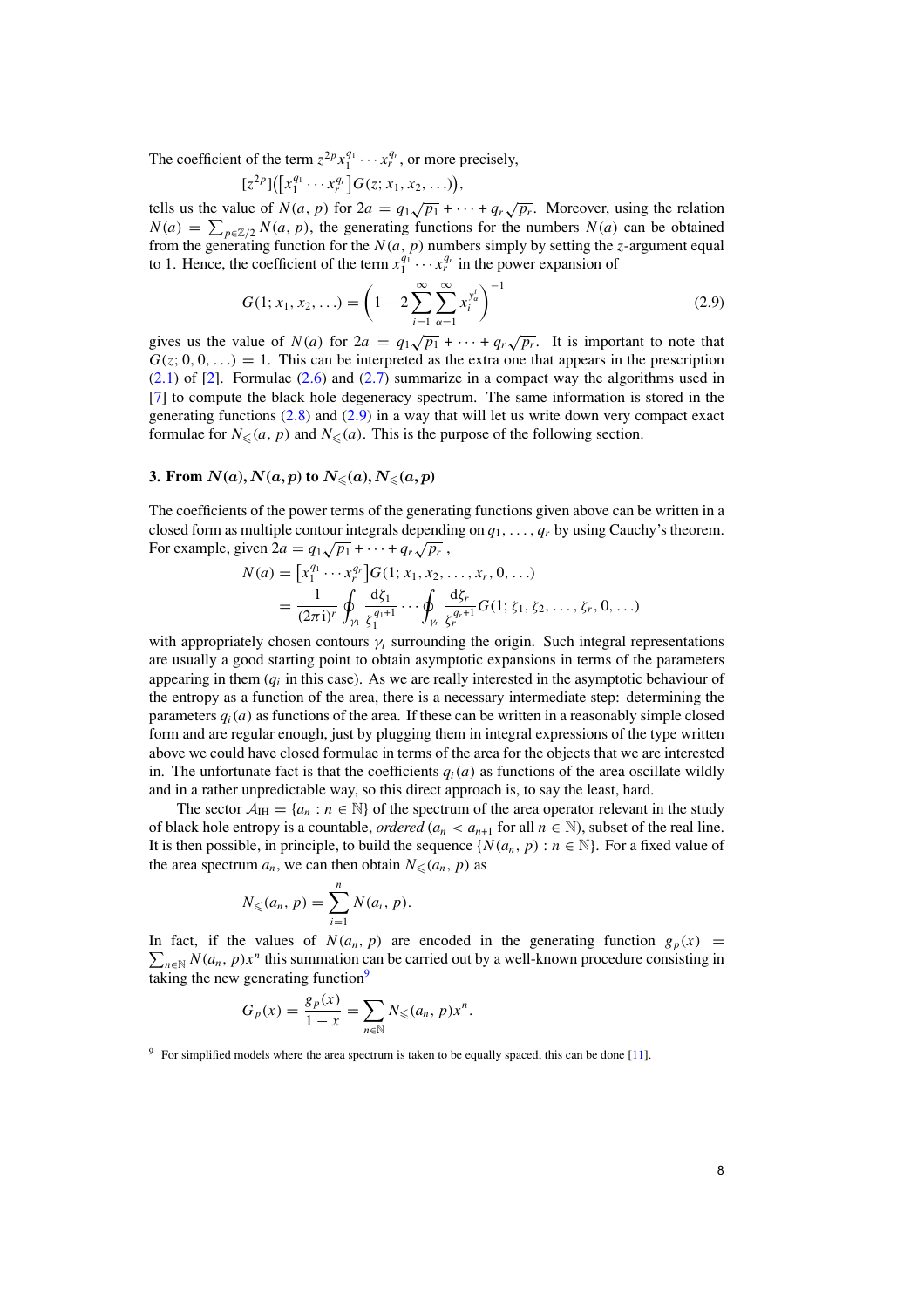<span id="page-9-0"></span>Again, this is difficult in the present case because to succeed with this approach one would need to have an appropriate way (i.e. a manageable closed formula) to find the numbers  $q_i$ corresponding to the *n*th element of the ordered set of area eigenvalues  $A_{\text{IH}}$ . This can be seen to be equivalent to solving the following two problems.

- (i) Given an eigenvalue of the area  $a \in A<sub>IH</sub>$ , how many smaller eigenvalues do exist? (We refer to this as the *area ordering problem.*)
- (ii) Given  $A \in \mathbb{R}$ , what are the values of  $q_i$  corresponding to the largest area eigenvalue *a* ∈  $A$ <sub>IH</sub> satisfying *a* ≤ *A*? (Alternatively to the closest eigenvalue to *A*.)

The last question, in particular, must be answered because in practice we want to treat the areas as a continuous real parameter. Although the problems just described are probably not unsurmountable, here we will avoid them and give a remarkably simple procedure to perform the required summations by using Laplace transforms<sup>10</sup>. The key idea is to make use of the following two simple facts.

- (1)  $\mathcal{L}[\delta(a \alpha); s] = e^{-\alpha s}$  for  $\alpha \ge 0$ . Here,  $\delta(a \alpha)$  denotes the Dirac delta distribution supported at *α*.
- (2)  $\mathcal{L}[F(a); s] = f(s)$ , then the Laplace transform of  $\int_0^a F(a') da'$  is simply  $s^{-1} f(s)$ .

*Generating functions and Laplace transform.* Let us consider the 'generating function'<sup>11</sup>

$$
G(x) = \sum_{n \in \mathbb{N}} \beta_n x^{\alpha_n} \tag{3.1}
$$

defined in terms of the sequences  $\mathcal{A} = {\alpha_n : n \in \mathbb{N}}$ ,  $0 \le \alpha_n < \alpha_{n+1}$ , and  $\mathcal{B} = {\beta_n : n \in \mathbb{N}}$ . Note that, in general,  $\alpha_n$  are not necessarily integers. If we take the distribution

$$
F(a) = \sum_{n \in \mathbb{N}} \beta_n \delta(a - \alpha_n),
$$

we have that

$$
F_{\leqslant}(a) = \int_0^a F(a') \, \mathrm{d}a' = \sum_{\{n : \alpha_n \leqslant a\}} \beta_n \theta(a - \alpha_n) = \sum_{\{n : \alpha_n \leqslant a\}} \beta_n, \qquad a \notin \mathcal{A},
$$

represents the sum of the numbers  $\beta_n$  corresponding to the values of  $\alpha_n$  smaller than *a* (for  $a \notin A$ ; note that, otherwise, the integral in the above formula for  $F_{\leq 0}$  is ill-defined). In order to extend the definition of  $F_{\leqslant}$  to the values of  $a \in A$  as the sum  $\sum_{\{n:\alpha_n \leqslant a\}} \beta_n$ , it suffices to consider the limit from the right

$$
F_{\leqslant}(a)=\lim_{A\to a^+}\int_0^A F(a')\,\mathrm{d}a'=\sum_{\{n:\alpha_n\leqslant a\}}\beta_n,\qquad a\geqslant 0.
$$

If  $\beta_n \geq 0$  for every  $n \in \mathbb{N}$ , the existence of these limits is guaranteed by the fact that  $F_{\leq 0}$  is an increasing function. If all the values of  $\beta_n$  are not equal, this function has jump singularities in the values  $\alpha_n$ . It is important to realize that the spacing between the values of  $\alpha_n$  plays no role in the previous formula, so it works equally well for evenly or unevenly spaced values of  $\alpha_n$ . Also, it is important to realize that under mild conditions on the sequences A and B, the function  $\sum_{\{n:\alpha_n\leq a\}} \beta_n \theta(a-\alpha_n)$  will be exponentially bounded and its Laplace transform well defined.

<sup>&</sup>lt;sup>10</sup> In the following,  $\mathcal{L}[F(a); s]$  denotes the Laplace transform, expressed in the variable *s*, of the function  $F(a)$ . On the other hand,  $\mathcal{L}^{-1}[f(s); a]$  denotes the inverse Laplace transform of the function  $f(s)$  in terms of the variable *a*. <sup>11</sup> We will not worry about regularity or convergence issues here.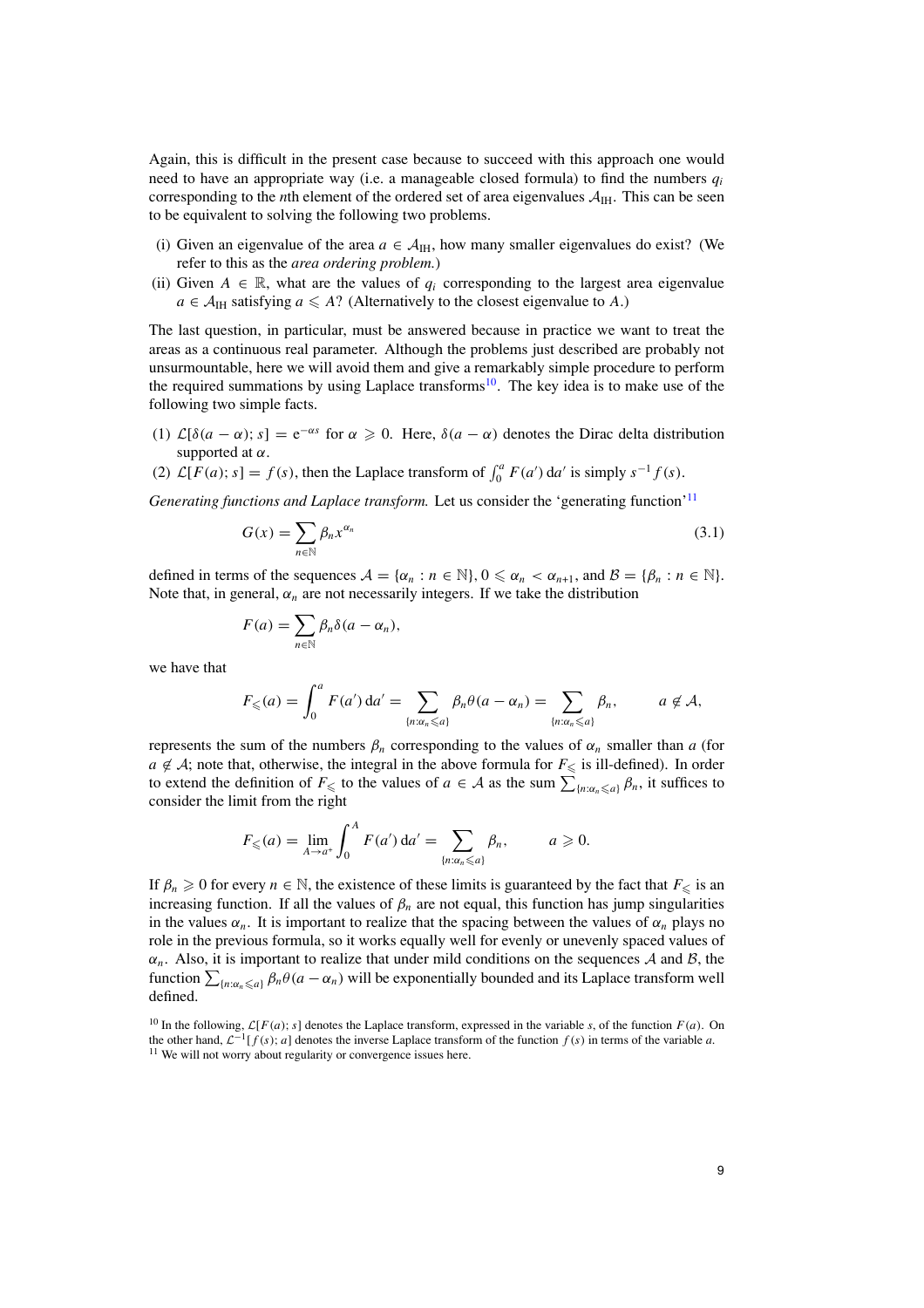In order to compute  $F_{\leq}(a)$ , the idea is then to consider the function

$$
P(s) = G(e^{-s}) = \sum_{n \in \mathbb{N}} \beta_n e^{-\alpha_n s},
$$

defined in terms of  $(3.1)$  $(3.1)$ . Note that it encodes information about both sequences  $A$  and  $B$ . We can think about  $P(s)$  as the Laplace transform:

$$
\mathcal{L}\left[\sum_{n\in\mathbb{N}}\beta_n\delta(a-\alpha_n);s\right]=P(s).
$$

The arguments given above immediately tell us that

$$
F_{\leqslant}(a) = \mathcal{L}^{-1}[s^{-1}P(s); a] = \mathcal{L}^{-1}\left[s^{-1}\sum_{n\in\mathbb{N}}\beta_n e^{-\alpha_n s}; a\right]
$$

if  $a$  does not coincide with any of the values corresponding to the sequence  $A$ . On the other hand, if  $a \in A$  then the fact that at jump singularities the inverse Laplace transform always gives the average between the left and right limits means that  $\mathcal{L}^{-1}[s^{-1}P(s); a] \neq \sum_{\{n : \alpha_n \leq a\}} \beta_n$ . As mentioned above, this can be simply fixed by taking appropriate limits from the right:

$$
F_{\leqslant}(a) = \lim_{A \to a^{+}} \mathcal{L}^{-1}[s^{-1}P(s); A].
$$

A trivial but useful comment is that  $F_{\leqslant}$  is constant in intervals that do not contain points of A.

**Example.** A concrete example of the previous procedure is the following. Let us consider the sequences  $A = \{ \alpha_n = n - 1 : n \in \mathbb{N} \}$  and  $B = \{ \beta_n = 1 : n \in \mathbb{N} \}$  associated with the generating function

$$
G(x) = \sum_{n \in \mathbb{N}} x^{n-1} = \frac{1}{1-x}.
$$

In this case,

$$
F_{\leqslant}(a) = \sum_{\{n \in \mathbb{N}: n-1 \leqslant a\}} 1 = \theta(a)(\lfloor a \rfloor + 1), \qquad a \geqslant 0.
$$

On the other hand,

$$
P(s) = G(e^{-s}) = \sum_{n \in \mathbb{N}} e^{-(n-1)s} = \frac{1}{1 - e^{-s}}
$$

and it is clear that, for a non-negative  $a \notin \mathbb{N}_0$ ,

$$
\mathcal{L}^{-1}[s^{-1}P(s); a] = \frac{1}{2\pi i} \int_{x_0 - i\infty}^{x_0 + i\infty} \frac{e^{as} ds}{s(1 - e^{-s})}
$$
 (where  $x_0 > 0$ )  
\n
$$
= \sum_{\{k \in \mathbb{N}_0 : k \le a\}} \theta(a - k) = \theta(a)(\lfloor a \rfloor + 1)
$$
  
\n
$$
= \theta(a) \left( a + \frac{1}{2} + \frac{1}{\pi} \sum_{k=1}^{\infty} \frac{\sin 2\pi k a}{k} \right),
$$

where the last equality is obtained by using residues to compute the integral in the first line. As we can see in this case the inverse Laplace transform formula gives  $a + \frac{1}{2}$  for integer values of *a* (i.e. the average  $(F_{\leq}(a+0) + F_{\leq}(a-0))/2$  of the left and right limits).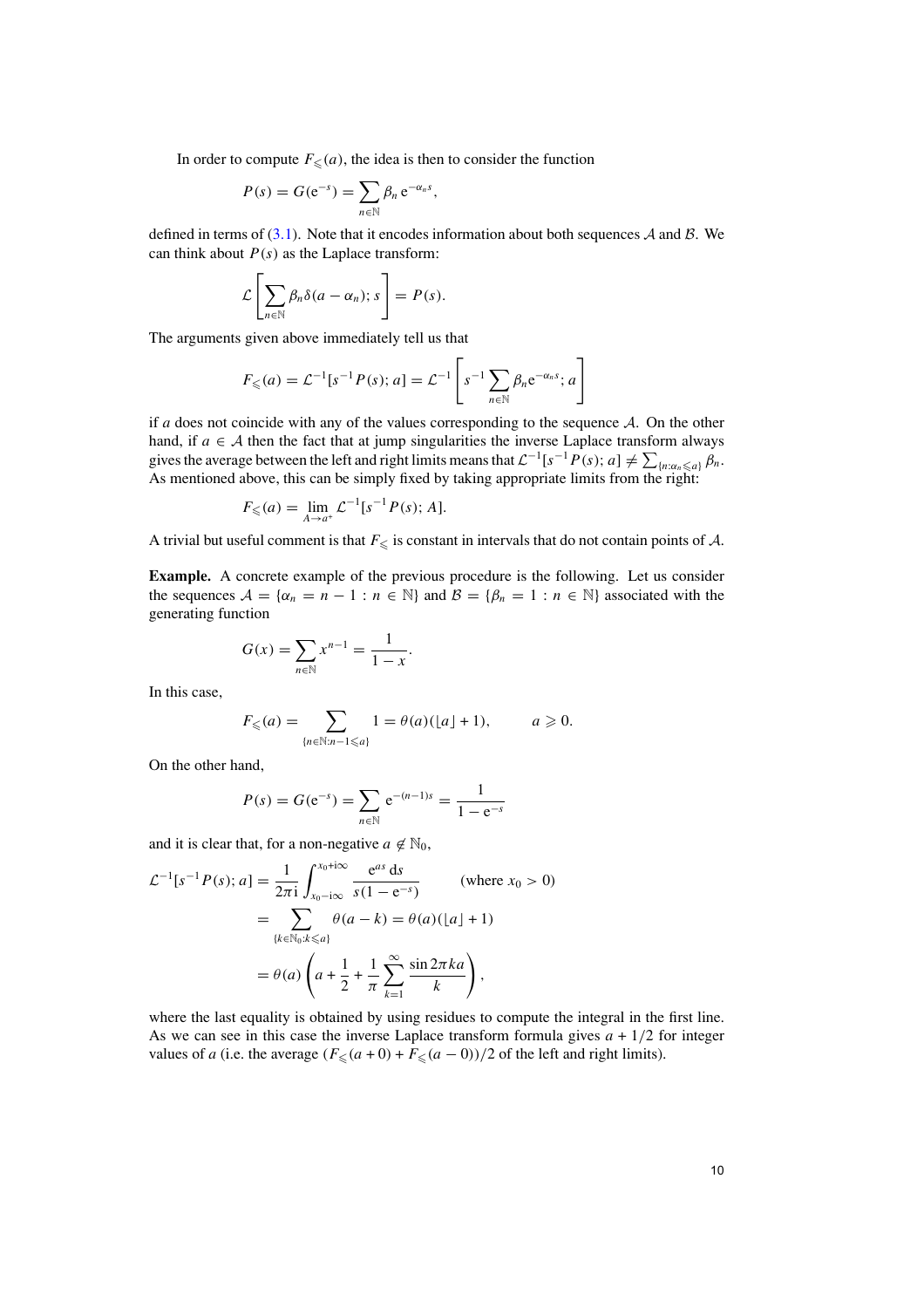*Laplace transform and black hole entropy.* The scheme presented above can be used to compute

$$
N_{\leqslant}(a)=\mathcal{L}^{-1}\left[s^{-1}\sum_{n\in\mathbb{N}}N(a_n)\,\mathrm{e}^{-a_n s};a\right],
$$

if *a* does not coincide with any of the values corresponding to the spectrum of the area operator, and extend the previous formula to all the positive values of the area–according to the entropy definition that we have adopted—just by taking limits from the right:

$$
N_{\leqslant}(a_n)=\lim_{a\to a_n^+}\mathcal{L}^{-1}\left[s^{-1}\sum_{i\in\mathbb{N}}N(a_i)\,\mathrm{e}^{-a_i s};a\right],\qquad a_n\in\mathcal{A}_{\mathrm{IH}}.
$$

Note that for  $N(a_n) \geq 0$ , the previous limits are always well defined.

The key point now is to realize that by using our generating functions, in particular  $G(1; x_1, x_2, \ldots)$ , we can get a simple expression for  $\sum_{n \in \mathbb{N}} N(a_n) e^{-a_n s}$ . To this end, it is enough to substitute the arguments  $x_i$  in  $G(1; x_1, x_2, ...)$  by  $x_i = e^{-s\sqrt{p_i}/2}$ . This is so because  $x_1^{q_1} \cdots x_r^{q_r} \mapsto e^{-\frac{x}{2}(q_1\sqrt{p_1}+\cdots+q_r\sqrt{p_r})} = e^{-as}$  when  $2a = q_1\sqrt{p_1}+\cdots+q_r\sqrt{p_r}$ . By doing this, we find

$$
P(s) := \sum_{n \in \mathbb{N}} N(a_n) e^{-a_n s} + 1 = G(1; e^{-s\sqrt{p_1}/2}, e^{-s\sqrt{p_2}/2}, \ldots) = \left(1 - 2 \sum_{i=1}^{\infty} \sum_{\alpha=1}^{\infty} e^{-s y_{\alpha}^i \sqrt{p_i}} \right)^{-1}.
$$

The exponentials e<sup>-sy<sub>*a</sub>*√<sub>*pi*</sub></sup> appearing in this function can be simplified by taking into account</sup></sub> that the numbers  $(k^i_\alpha, y^i_\alpha)$  are solutions to the Pell equation, and hence

$$
y_{\alpha}^i \sqrt{p_i} = \sqrt{k_{\alpha}^i (k_{\alpha}^i + 2)}.
$$

This way we get

$$
P(s) = \left(1 - 2\sum_{i=1}^{\infty}\sum_{\alpha=1}^{\infty}e^{-s\sqrt{k_{\alpha}^{i}(k_{\alpha}^{i}+2)}/2}\right)^{-1} = \left(1 - 2\sum_{k=1}^{\infty}e^{-s\sqrt{k(k+2)}/2}\right)^{-1},
$$

where we have used the fact that the values of *k*'s appearing in the solutions to the Pell equations corresponding to different square-free integers  $p_i$  are always different (so that  ${k_\alpha^i : \alpha \in \mathbb{N}} \cap {k_\alpha^j : \alpha \in \mathbb{N}} = \emptyset$  whenever  $i \neq j$  ) and also that every  $k \in \mathbb{N}$  appears in the solution to *some* Pell equation because  $\sqrt{k(k+2)}$  can always be written as the product of a positive integer times a SRSFN.

In order to take into account the projection constraint it is convenient to take  $z = e^{i\omega/2}$ , which in practice lets us get  $N(a, p)$  by performing an integral around a contour in the complex *z*-plane consisting of a unit circumference surrounding the origin (note that in this case,  $z = 1$ ) can be obtained by choosing  $\omega = 0$ ). By doing this, we get the function

$$
P(s,\omega) := G(e^{i\omega/2}; e^{-s\sqrt{p_1}/2}, e^{-s\sqrt{p_2}/2}, \ldots) = \left(1 - \sum_{i=1}^{\infty} \sum_{\alpha=1}^{\infty} (e^{i\omega k_{\alpha}^i/2} + e^{-i\omega k_{\alpha}^i/2}) e^{-sy_{\alpha}^i\sqrt{p_i}}\right)^{-1}.
$$

The exponentials e<sup>-sy<sub>*is*√ $\overline{p_i}$ </sub> appearing in this function can be simplified if we use the Pell</sup> equations as before, so we get

$$
P(s,\omega) = \left(1 - 2\sum_{i=1}^{\infty}\sum_{\alpha=1}^{\infty}e^{-s\sqrt{k_{\alpha}^{i}(k_{\alpha}^{i}+2)}/2}\cos\frac{\omega k_{\alpha}^{i}}{2}\right)^{-1} = \left(1 - 2\sum_{k=1}^{\infty}e^{-s\sqrt{k(k+2)}/2}\cos\frac{\omega k}{2}\right)^{-1}.
$$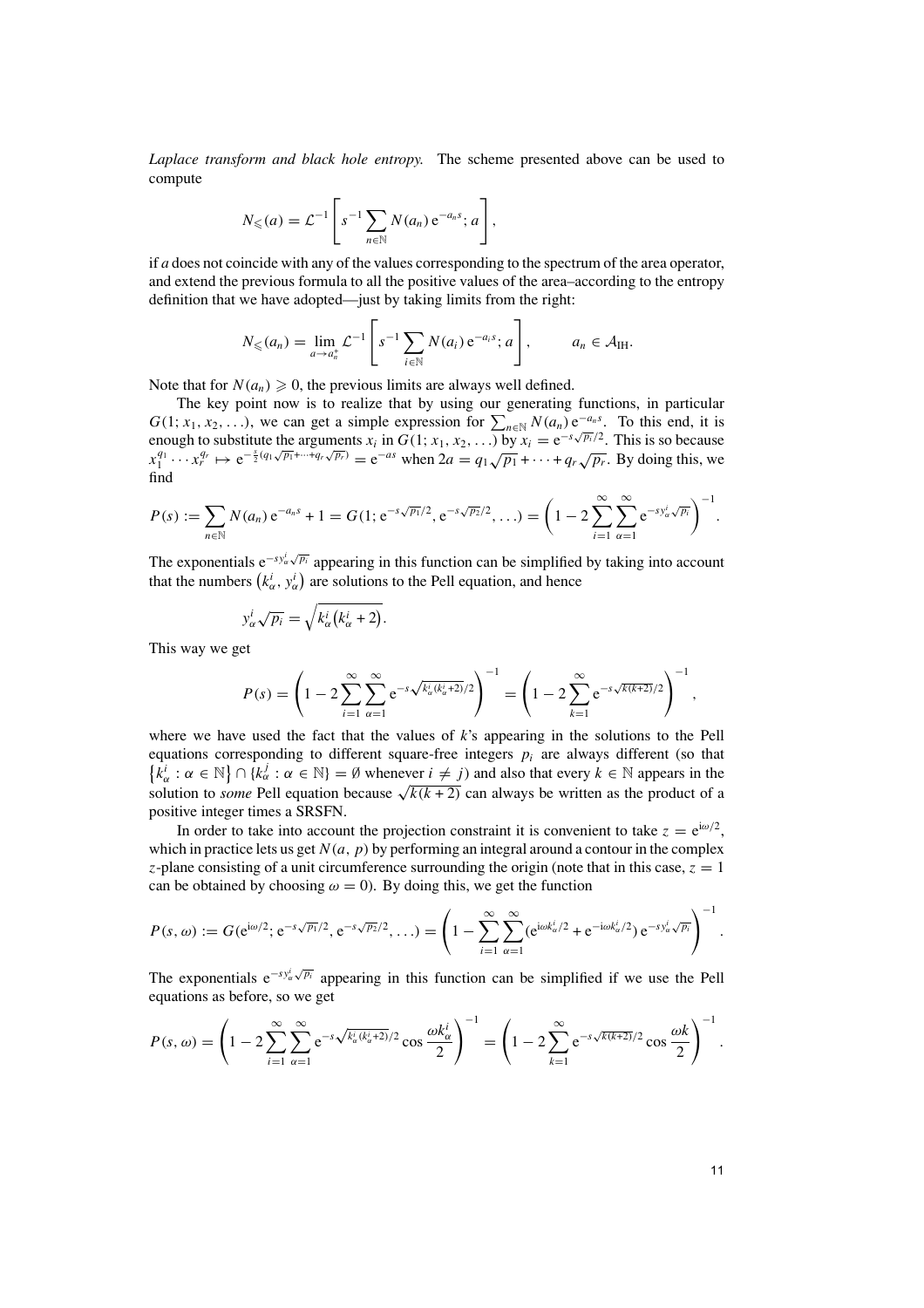<span id="page-12-0"></span>Note that  $P(s, 0) = P(s)$ . Finally, by performing the sums as explained above we have that

$$
s^{-1} P(s, \omega) = s^{-1} \left( 1 - 2 \sum_{k=1}^{\infty} e^{-s \sqrt{k(k+2)}} / 2 \cos \frac{\omega k}{2} \right)^{-1}
$$
  
=  $P_{\leqslant}(s, \omega) + s^{-1}$  (3.2)

gives us the Laplace–Fourier transform  $P_{\leqslant}(s,\omega)$  of  $N_{\leqslant}(a, p)$  plus an  $s^{-1}$  extra term that originates in the additional 1 appearing in the Domagala–Lewandowski prescription for  $n(a) = N_{\leq}(a, 0) + 1$ . By inverting these expressions, we then get the following result.

**Theorem 3.1.** When 
$$
a \notin A_{IH}
$$
, the values of  $N_{\leq}(a)$ ,  $N_{\leq}(a, p)$  and  $n(a)$  are given by  
\n
$$
N_{\leq}(a) = \frac{1}{2\pi i} \int_{x_0 - i\infty}^{x_0 + i\infty} (s^{-1} P(s, 0) - s^{-1}) e^{as} ds
$$
\n
$$
= \frac{1}{2\pi i} \int_{x_0 - i\infty}^{x_0 + i\infty} s^{-1} \left(1 - 2 \sum_{k=1}^{\infty} e^{-s\sqrt{k(k+2)}}/2\right)^{-1} e^{sa} ds - \theta(a).
$$
\n
$$
N_{\leq}(a, p) = \frac{1}{8\pi^2 i} \int_{0}^{4\pi} \int_{x_0 - i\infty}^{x_0 + i\infty} (s^{-1} P(s, \omega) - s^{-1}) e^{as} e^{-ip\omega} ds d\omega
$$
\n
$$
= \frac{1}{8\pi^2 i} \int_{0}^{4\pi} \int_{x_0 - i\infty}^{x_0 + i\infty} s^{-1} \left(1 - 2 \sum_{k=1}^{\infty} e^{-s\sqrt{k(k+2)}}/2 \cos \frac{\omega k}{2}\right)^{-1} e^{as} e^{-ip\omega} ds d\omega
$$
\n
$$
- \delta(p, 0) \theta(a).
$$
\n
$$
\mathfrak{n}(a) = \frac{1}{8\pi^2 i} \int_{0}^{4\pi} \int_{x_0 - i\infty}^{x_0 + i\infty} s^{-1} P(s, \omega) e^{as} ds d\omega
$$
\n
$$
= \frac{1}{8\pi^2 i} \int_{0}^{4\pi} \int_{x_0 - i\infty}^{x_0 + i\infty} s^{-1} \left(1 - 2 \sum_{k=1}^{\infty} e^{-s\sqrt{k(k+2)}}/2 \cos \frac{\omega k}{2}\right)^{-1} e^{as} ds d\omega, \qquad a \geq 0,
$$

*where the value*  $x_0 > 0$  *is chosen to the right of all the singularities of the integrand in order to guarantee that the previous integrals converge. On the other hand, for*  $a_n \in A_H$ , the values  $N_{\leq}(a_n)$ ,  $N_{\leq}(a_n, p)$  *and*  $\mathfrak{n}(a_n)$  *coincide with*  $\lim_{a\to a_n^+}$  *of the above expressions.* 

At this point, we should compare these results with those obtained by Meissner [\[3](#page-22-0)]. First of all, we see that once the extra 1 that appears in the definition of the entropy is incorporated the expression that we find for  $N_{\leq}(a)$  *exactly* coincides with that given by him. However, the expression that we find in the case when the projection constraint is taken into account differs from the one that appears in [\[3\]](#page-22-0). The difference between both expressions—once the extra 1 is taken into account—just amounts to an extra cosine factor in formula (35) of [\[3\]](#page-22-0) that should have been (using our  $P_{\leq}$  for Meissner's *P*)

$$
P_{\leqslant}(s,\omega) = \frac{2}{s} \sum_{k=1}^{\infty} \left( \exp(-s\sqrt{k(k+2)/4}) \cos \frac{\omega k}{2} \right)
$$

$$
\times \left( 1 - 2 \sum_{k=1}^{\infty} \exp(-s\sqrt{k(k+2)/4}) \cos \frac{\omega k}{2} \right)^{-1}.
$$

Though this is somewhat speculative, there are two possible sources for this discrepancy: a simple typographical error or, more likely, an artefact introduced by the approximations that, as Meissner himself acknowledges, have been used in [\[3\]](#page-22-0) to derive his formula (35). In our opinion, the only way to settle this issue is to revisit Meissner's derivation and get his formulae again. This is the purpose of the following section.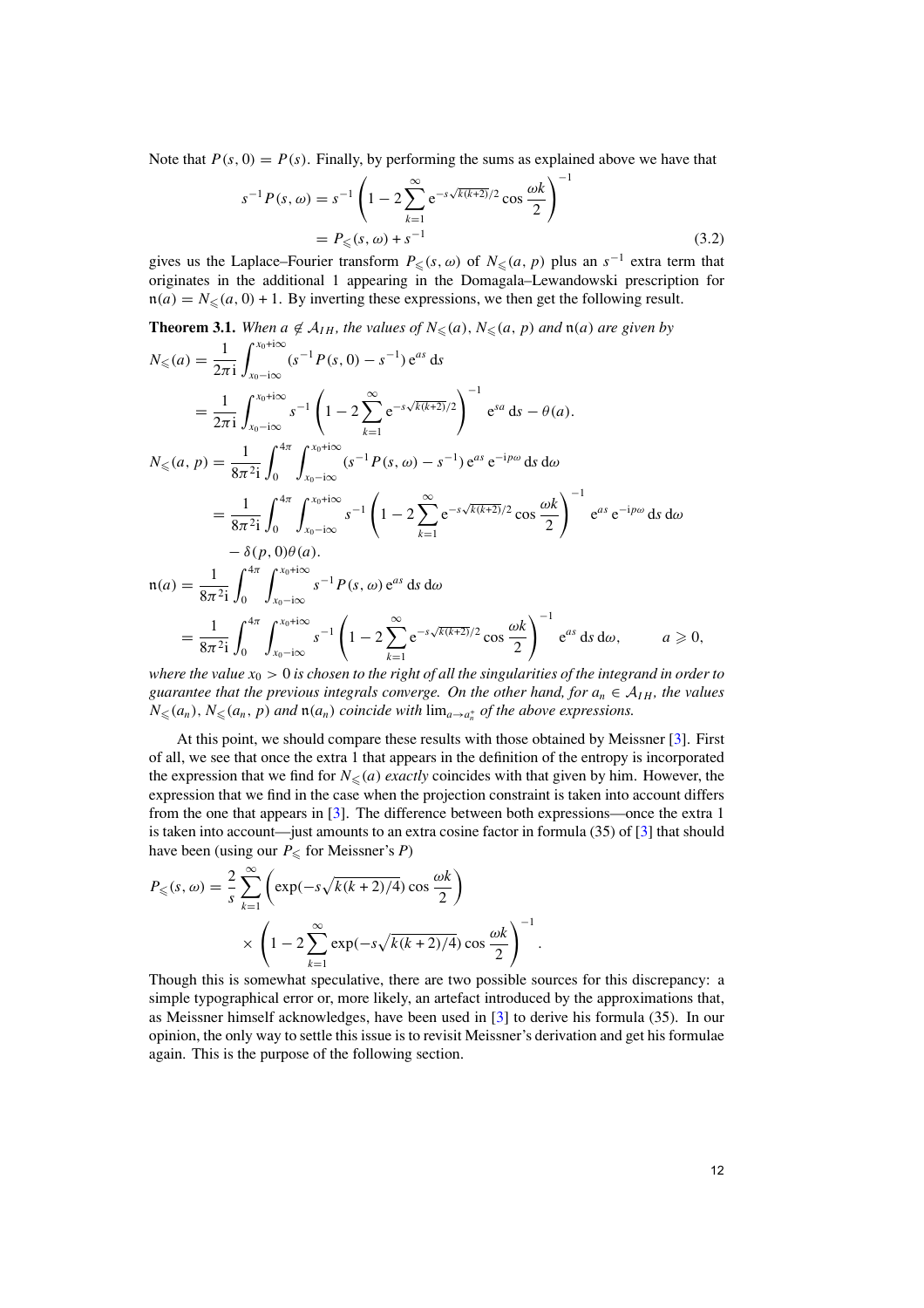# <span id="page-13-0"></span>**4. Functional equations for**  $N_{\leqslant}(a,p)$  **and**  $N_{\leqslant}(a)$

The main goal of this section is to obtain the results of the previous one by using functional equations as in [\[3\]](#page-22-0). We start by first considering the obtention of  $N_{\leq}(a)$ . The key idea is to pick a value for *a* and relate the values of  $N_{\leq}(a)$  to those corresponding to  $a' < a$ . Let us consider the sequences in  $\mathcal{N}_{\leq}(a)$  and classify them according to their first element. This allows us to partition this set as a disjoint union:

$$
\mathcal{N}_{\leqslant}(a) = \bigcup_{k \in \mathbb{N}} \mathcal{N}_{\leqslant}^{(k)}(a)
$$

with

$$
\mathcal{N}_{\leqslant}^{(k)}(a) := \left\{\vec{m} | \exists n \in \mathbb{N} : \vec{m} \in (\mathbb{Z}_{*}/2)^{n}, \sum_{i=1}^{n} \sqrt{|m_{i}|(|m_{i}|+1)} \leqslant a, |m_{1}| = k/2\right\}.
$$

Note that  $\mathcal{N}^{(k)}_{\leq}(a) = \emptyset$  if  $a < \sqrt{3}/2$ . The cardinalities of  $\mathcal{N}_{\leq}(a)$  and  $\mathcal{N}^{(k)}_{\leq}(a)$  (denoted by  $N^{(k)}_{\leq}(a)$  are then related by

$$
N_{\leqslant}(a) = \sum_{k=1}^{\infty} N_{\leqslant}^{(k)}(a).
$$

Also note that the previous union involves, in practice, only a finite number of nonempty Also note that the previous union involves, in practice, only a finite number of nonempty  $\mathcal{N}^{(k)}_{\leqslant}(a)$  sets<sup>12</sup> because given a fixed real value of  $a \geqslant \sqrt{3}/2$ , the maximum of  $k = 2|m_1|$  for a sequence in  $\mathcal{N}_{\leq}(a)$  is  $k_{\text{max}} := \lfloor \sqrt{1+4a^2}-1 \rfloor$ .

For every value of  $k \leq k_{\text{max}}$ , and as long as  $a \geq \sqrt{3}/2$ , there are two sequences in  $\mathcal{N}_{\leq 0}^{(k)}(a)$  consisting of a single element, namely  $(\pm k/2)$ . The rest of them, if they exist, are of the form  $\vec{m} = (\pm k/2, m_2, ...)$  and have, at least, two elements. If for each of the latter one considers the finite sequence  $\vec{m}_* = (m_2, \ldots)$ , the condition that  $\vec{m} \in \mathcal{N}^{(k)}_{\leq 0}$  is equivalent to  $\vec{m}_* \in \mathcal{N}_{\leq}(a - \sqrt{k(k+2)}/2)$ ; so we conclude that the cardinality of each of  $\mathcal{N}_{\leq}(a)$  is simply given by

$$
N_{\leqslant}^{(k)}(a) = 2 + 2N_{\leqslant}(a - \sqrt{k(k+2)}/2). \tag{4.1}
$$

At this point, it is convenient to extend the definition of  $N_{\leq}(a)$  to arbitrary real values of *a* in such a way that  $N_{\leq}(a) = 0$  for  $a \leq 0$ . This condition can be conveniently encoded as<sup>13</sup>

$$
N_{\leqslant}(a) = \theta(a - \sqrt{3}/2)N_{\leqslant}(a),\tag{4.2}
$$

and allows (4.1) to account for the case in which the sets  $N^{(k)}_{\leq}(a)$  consist of sequences with a single element.

Adding up the values of  $N^{(k)}_{\leq}(a)$  given by equation (4.1), we get

$$
N_{\leqslant}(a) = \sum_{k=1}^{k_{\text{max}}} N_{\leqslant}^{(k)}(a) = 2\lfloor\sqrt{1+4a^2} - 1\rfloor + 2\sum_{k=1}^{k_{\text{max}}} N_{\leqslant}(a - \sqrt{k(k+2)}/2), \qquad a \geqslant \sqrt{3}/2. \tag{4.3}
$$

Equation (4.3) for the function  $N_{\leqslant} : \mathbb{R} \to \mathbb{N}_0$  can be conveniently rewritten as

$$
N_{\leqslant}(a) = 2\lfloor\sqrt{4a^2 + 1} - 1\rfloor\theta(a - \sqrt{3}/2) + 2\sum_{k=1}^{\infty} N_{\leqslant}(a - \sqrt{k(k+2)}/2),\tag{4.4}
$$

 $12$  For the same reason, the previous sum is finite.

<sup>13</sup> Remember that with our definition for the function  $\theta$ , we have  $\theta(0) = 1$ .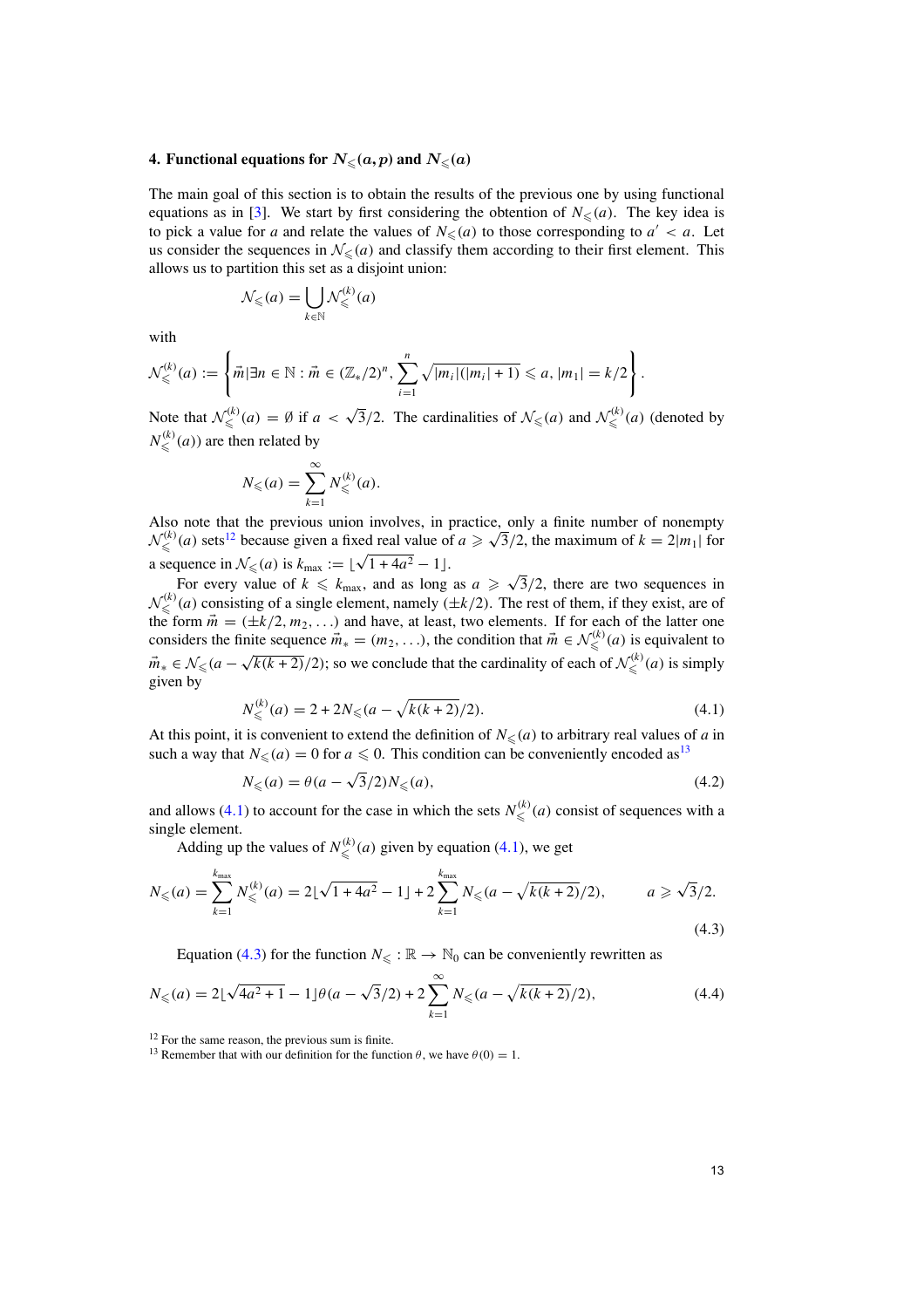<span id="page-14-0"></span>where (4.[2\)](#page-13-0) allows us to extend the sum to infinity and the  $\theta(a - \sqrt{3}/2)$  factor is needed in the first term or the right-hand side of (4*.*[4\)](#page-13-0) to guarantee that it is zero for arbitrary negative values of *a*. Several comments are in order now. First of all, it must be pointed out that formulae (4*.*[4\)](#page-13-0) and (4*.*[2\)](#page-13-0) correspond to equation (5) of Meissner [\[3](#page-22-0)]. We have carefully avoided to include the factor  $\theta$ ( $a - \sqrt{3}/2$ ) in (4.[4\)](#page-13-0) as in [\[3\]](#page-22-0) because it will be very useful to do so when deriving similar functional equations for  $N_{\leq}(a, p)$ . Also note that condition (4.[2\)](#page-13-0) can be substituted by one of the type

$$
N_{\leqslant}(a) = \theta(a - a_0)N_{\leqslant}(a)
$$

with  $0 < a_0 \le \sqrt{3}/2$  that is basically equivalent to requiring that  $N_{\le}(a) = 0$  for  $a \le 0$ .

We now solve the previous functional equations by using Laplace transforms. Although here we will just reproduce the correct equation (13) of Meissner, we give some details that will be relevant when discussing the resolution of the functional equations for  $N_{\leq}(a, p)$ . As already stated in [\[3\]](#page-22-0), the fact that  $N_{\leq}(a)$  is exponentially bounded [\[2](#page-22-0)] and piecewise continuous guarantees that its Laplace transform exists and is well defined in a half-plane  ${s \in \mathbb{C} : \text{Re}(s) > x_0}$  for some  $x_0 \in \mathbb{R}$ . We then have

$$
P_{\leq}(s) := \int_{[0,\infty)} N_{\leq}(a) e^{-as} da
$$
  
\n
$$
= 2 \int_{[\frac{\sqrt{3}}{2},\infty)} \left[ \sqrt{4a^2 + 1} - 1 \right] e^{-as} da + 2 \int_{[\frac{\sqrt{3}}{2},\infty)} \left( \sum_{k=1}^{\infty} N_{\leq}(a - \sqrt{k(k+2)}/2) \right) e^{-as} da
$$
  
\n
$$
= \frac{2}{s} \sum_{k=1}^{\infty} e^{-s\sqrt{k(k+2)}}/2 + 2 \sum_{k=1}^{\infty} \int_{[\frac{\sqrt{3}}{2},\infty)} N_{\leq}(a - \sqrt{k(k+2)}/2) e^{-as} da
$$
  
\n
$$
= \frac{2}{s} \sum_{k=1}^{\infty} e^{-s\sqrt{k(k+2)}}/2 + 2 \sum_{k=1}^{\infty} e^{-s\sqrt{k(k+2)}}/2 \int_{[-\sqrt{k(k+2)}/2,\infty)} N_{\leq}(a) e^{-as} da
$$
  
\n
$$
= \frac{2}{s} \sum_{k=1}^{\infty} e^{-s\sqrt{k(k+2)}}/2 + 2P_{\leq}(s) \sum_{k=1}^{\infty} e^{-s\sqrt{k(k+2)}}/2.
$$
 (4.5)

Here, we can change the order between sums and integrations in the two integrals appearing in the second line as a consequence of the Beppo Levi theorem<sup>14</sup>. We have also used the fact that  $N_{\leq}(a) = 0$  for  $a \leq 0$  to set the lower limits in the integrals equal to zero in the last but one line of (4*.*5). In fact, this is the only condition that we need to solve the functional equation (4*.*[4\)](#page-13-0). We finally get [\[3](#page-22-0)]

$$
P_{\leqslant}(s) = \frac{1}{s} \left( 1 - 2 \sum_{k=1}^{\infty} e^{-s\sqrt{k(k+2)}}/2 \right)^{-1} - \frac{1}{s} = \frac{2 \sum_{k=1}^{\infty} e^{-s\sqrt{k(k+2)}}/2}{s \left( 1 - 2 \sum_{k=1}^{\infty} e^{-s\sqrt{k(k+2)}}/2 \right)}.
$$
(4.6)

The fact that  $P_{\leq}(s)$  is a proper Laplace transform tells us that we can write

$$
N_{\leqslant}(a) = \frac{1}{2\pi i} \lim_{A \to a^{+}} \int_{x_{0}-i\infty}^{x_{0}+i\infty} P_{\leqslant}(s) e^{As} ds.
$$
 (4.7)

<sup>14</sup> The Beppo Levi theorem is a corollary of the monotonous convergence theorem for Lebesgue integrals and states that if  ${f_n}_{n \in \mathbb{N}}$  is a sequence of non-negative measurable functions, then

$$
\sum_{n=1}^{\infty} \int f_n = \int \sum_{n=1}^{\infty} f_n.
$$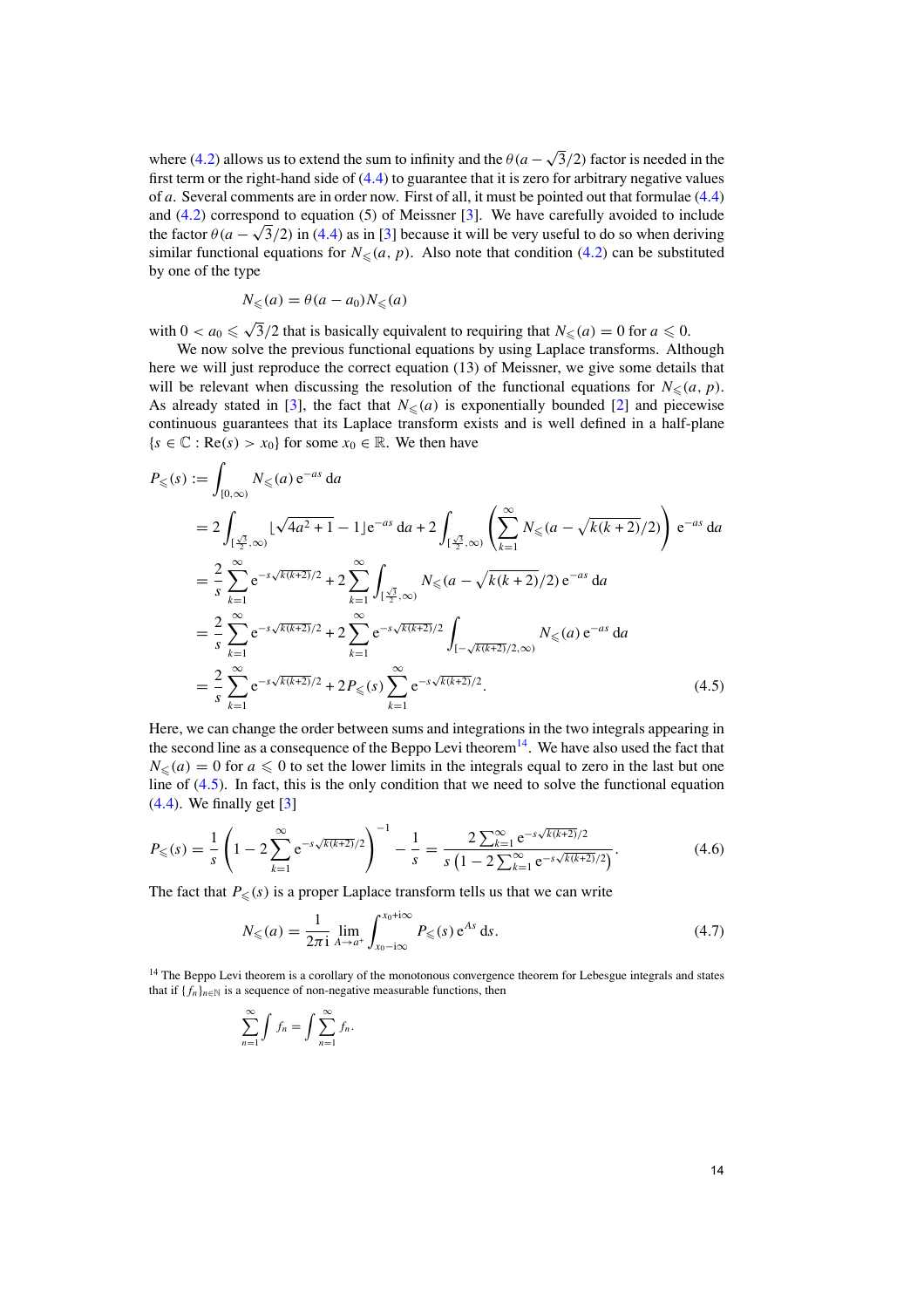<span id="page-15-0"></span>For some  $x_0 \in \mathbb{R}$  chosen in such a way that the singularities in the integrand are to the left of the integration contour in [\(4](#page-14-0)*.*7). As we can see, we recover *precisely* the same result obtained in the previous section by using our generating functions.

A functional equation for  $N_{\leq}(a, p)$  can be obtained in a similar way. Again, we classify the sequences in  $\mathcal{N}_{\leq}(a, p)$  according to the first element and partition this set as the disjoint union:

$$
\mathcal{N}_{\leqslant}(a, p) = \bigcup_{k \in \mathbb{Z}_{*}} \mathcal{N}_{\leqslant}^{(k)}(a, p)
$$

with

$$
\mathcal{N}_{\leqslant}^{(k)}(a, p) := \left\{\vec{m} | \exists n \in \mathbb{N} : \vec{m} \in (\mathbb{Z}_{*}/2)^{n}, \sum_{i=1}^{n} \sqrt{|m_{i}|(|m_{i}| + 1)} \leqslant a, \sum_{i=1}^{n} m_{i} = p, m_{1} = k/2\right\}.
$$

These are empty sets if  $a < \sqrt{3}/2$  and also if  $a < \sqrt{|p|(|p|+1)}$ . As before, the cardinality of  $\mathcal{N}_{\leq}(a, p)$  can be written in terms of  $N_{\leq}(a, p)$  as

$$
N_{\leqslant}(a, p) = \sum_{k \in \mathbb{Z}_*} N_{\leqslant}^{(k)}(a, p),
$$

where the previous sum is, again, finite.

Let us now suppose that  $p \neq 0$  and  $a \geq \sqrt{3}/2$ . If  $k = 2p$ , the only sequence of length Let us now suppose that  $p \neq 0$  and  $a \neq \sqrt{5}/2$ . If  $k = 2p$ , the only sequence of length one belonging to  $\mathcal{N}^k_{\leq}(a, p)$  is  $(p)$ ; furthermore, this can only happen if  $\sqrt{|p|(|p|+1)} \leq a$ . If they exist, the remaining sequences in  $\mathcal{N}^{(k)}_{\leqslant}(a, p)$  have, at least, two elements and are of the form  $\vec{m} = (k/2, m_2, \ldots)$ . We now have that  $\vec{m} \in \mathcal{N}_{\leq}(a, p)$  if and only if  $(m_2, \ldots) \in \mathcal{N}_{\leq}(a - \sqrt{k(k+2)}/2, p - k/2)$ . If  $k \neq 2p$  there are no one-element sequences and the rest of them have, again, the form  $\vec{m} = (k/2, m_2, \ldots)$ . We can then write

$$
N^{(k)}_{\leq}(a, p) = \delta(k, 2p)\theta(a - \sqrt{|p|(|p|+1)}) + N_{\leq}(a - \sqrt{|k|(|k|+2)}/2, p - k/2), \quad p \neq 0.
$$
  
Here, as before, it is useful to extend the definition of  $N_{\leq}(a, p)$  to  $a \in \mathbb{R}$  and take this into

account by imposing the condition  $N_{\leq}(a, p) = 0$  for  $a \leq 0$ . The previous reasoning is essentially valid in the  $p = 0$  case; the only difference is that, as the elements of the sequences are non-zero half integers, it is now impossible to have unit length sequences. Summarizing, we find that

$$
N^{(k)}_{\leq}(a, p) = (1 - \delta(0, p))\delta(k, 2p)\theta(a - \sqrt{|p|(|p| + 1)})
$$

$$
+ N_{\leq}(a - \sqrt{|k|(|k| + 2)}/2, p - k/2).
$$

Adding up for all the possible values of *k*, we get

$$
N_{\leq}(a, p) = \sum_{k \in \mathbb{Z}_{*}} N_{\leq}(a, p)
$$
  
=  $(1 - \delta(0, p))\theta(a - \sqrt{|p|(|p| + 1)}) + \sum_{k \in \mathbb{Z}_{*}} N_{\leq}(a - \sqrt{|k|(|k| + 2)}/2, p - k/2)$   
=  $(1 - \delta(0, p))\theta(a - \sqrt{|p|(|p| + 1)}) + \sum_{\ell=1}^{\infty} (N_{\leq}(a - \sqrt{\ell(\ell + 2)}/2, p - \ell/2) + N_{\leq}(a - \sqrt{\ell(\ell + 2)}/2, p + \ell/2)).$  (4.8)

Note that it is immediate to check that by summing in  $p \in \mathbb{Z}/2$ , one recovers the functional equation [\(4](#page-13-0)*.*4) from (4*.*8) because

$$
\sum_{p \in \mathbb{Z}/2} (1 - \delta(0, p)) \theta(a - \sqrt{|p|(|p| + 1)}) = 2\lfloor \sqrt{4a^2 + 1} - 1 \rfloor \theta(a - \sqrt{3}/2).
$$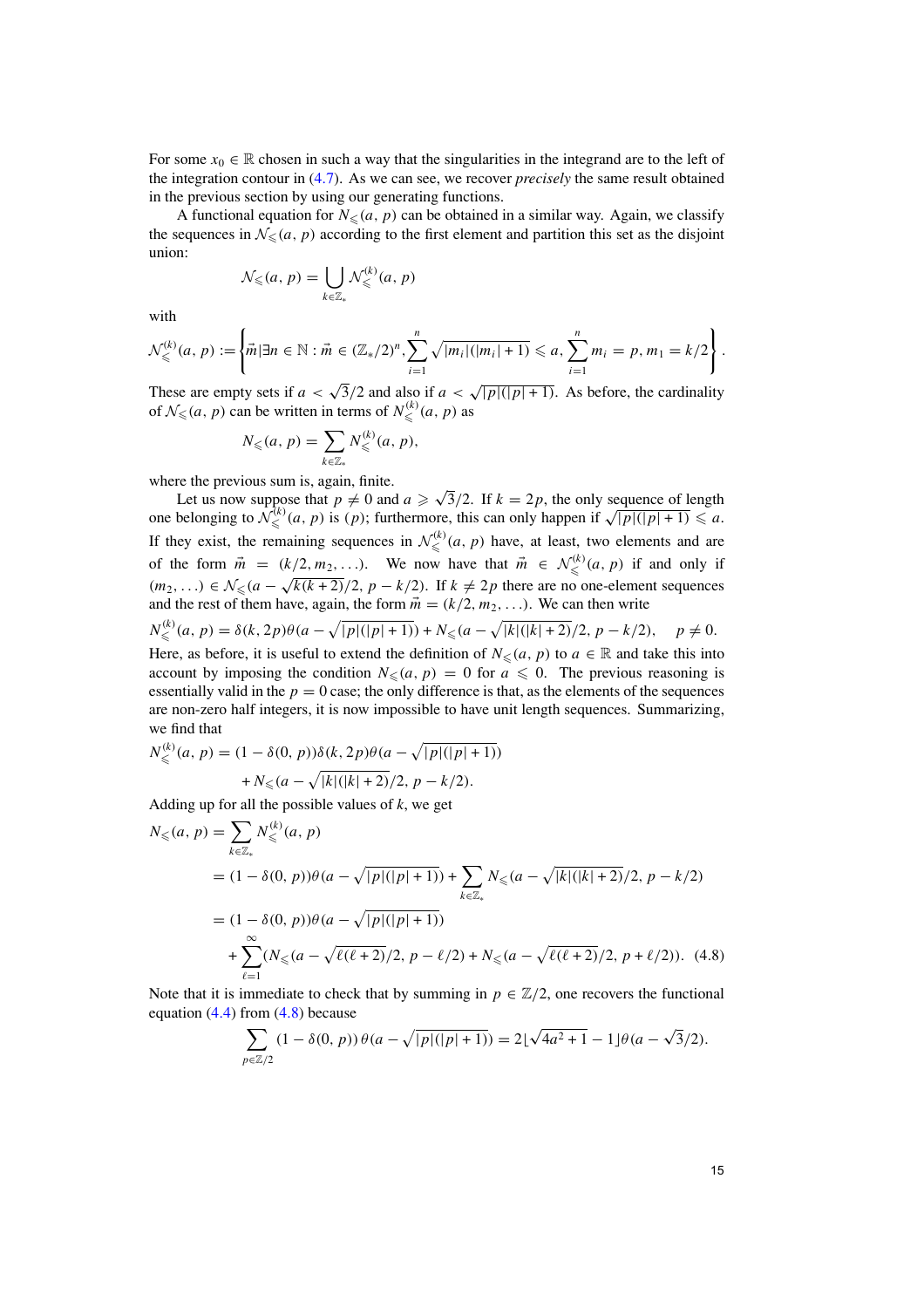It may seem little bit surprising that we do not include another condition explicitly stating that  $N_{\leq}(a, p) = 0$  if  $a < \sqrt{|p|(|p|+1)}$  as done in [\[3\]](#page-22-0). In fact, it is easy to see that this is a consequence of the functional relation [\(4](#page-15-0).8) and the condition  $N_{\leq}(a, p) = 0$  for  $a \leq 0$  just by repeatedly using it to compute  $N_{\leq}(a, p)$  from values corresponding to smaller *p*'s. The fact that we do not need to include a prefactor in the recurrence relation (4*.*[8\)](#page-15-0) is the reason why it is indeed possible to get an exact solution to this functional equation without having to use any approximation. In our opinion, the statement appearing in [\[3\]](#page-22-0) claiming that one has to use approximations to solve the functional relation for  $N_{\leqslant}(a,\,p)$  stems from the difficulties in dealing with that prefactor. Let us solve [\(4](#page-15-0).8) subject to the condition  $N_{\leq}(a, p) = 0$  for  $a \le 0$ . First, note that the fact that we can write

$$
N_{\leqslant}(a)=\sum_{p\in\mathbb{Z}/2}N_{\leqslant}(a,\,p)
$$

with  $N_{\leq}(a)$  exponentially bounded implies that  $\sum_{p \in \mathbb{Z}/2} e^{i\omega p} N_{\leq}(a, p)$  is also exponentially bounded because  $\overline{1}$ 

$$
\left|\sum_{p\in\mathbb{Z}/2}e^{i\omega p}N_{\leqslant}(a, p)\right|\leqslant \sum_{p\in\mathbb{Z}/2}N_{\leqslant}(a, p)=N_{\leqslant}(a),
$$

and, hence, the previous sum has a well-defined Laplace transform. The resolution of [\(4](#page-15-0)*.*8) is carried out as follows:

$$
P_{\leq}(s,\omega) := \int_{[0,\infty)} e^{-sa} \left[ \sum_{p \in \mathbb{Z}/2} e^{i\omega p} N_{\leq}(a, p) \right] da
$$
  
\n
$$
= \int_{[0,\infty)} e^{-sa} \left[ \sum_{p \in \mathbb{Z}/2} e^{i\omega p} (1 - \delta(0, p)) \theta(a - \sqrt{|p|(|p|+1)}) \right] da
$$
  
\n
$$
+ \int_{[0,\infty)} e^{-sa} \left[ \sum_{p \in \mathbb{Z}/2} e^{i\omega p} \sum_{m \in \mathbb{Z}_*} N_{\leq}(a - \sqrt{|m|(|m|+2)}/2, p - \frac{m}{2}) \right] da
$$
  
\n
$$
= \frac{2}{s} \sum_{k=1}^{\infty} e^{-s\sqrt{k(k+2)}} / 2 \cos \frac{k\omega}{2}
$$
  
\n
$$
+ \sum_{p \in \mathbb{Z}/2} e^{i\omega p} \int_{[0,\infty)} e^{-sa} \sum_{m \in \mathbb{Z}_*} N_{\leq}(a - \sqrt{|m|(|m|+2)}/2, p - \frac{m}{2}) da
$$
  
\n
$$
= \frac{2}{s} \sum_{k=1}^{\infty} e^{-s\sqrt{k(k+2)}} / 2 \cos \frac{k\omega}{2}
$$
  
\n
$$
+ \sum_{p \in \mathbb{Z}/2} e^{i\omega p} \sum_{m \in \mathbb{Z}_*} e^{-s\sqrt{|m|(|m|+2)}/2} \int_{[0,\infty)} e^{-sa} N_{\leq}(a, p - \frac{m}{2}) da
$$
  
\n
$$
= \frac{2}{s} \sum_{k=1}^{\infty} e^{-s\sqrt{k(k+2)}} / 2 \cos \frac{k\omega}{2}
$$
  
\n
$$
+ 2 \sum_{k=1}^{\infty} e^{-s\sqrt{k(k+2)}} / 2 \cos \frac{k\omega}{2} \sum_{p' \in \mathbb{Z}/2} e^{i\omega p'} \int_{[0,\infty)} e^{-sa} N_{\leq}(a, p') da
$$
  
\n
$$
= \frac{2}{s} \sum_{k=1}^{\infty} e^{-s\sqrt{k(k+2)}} / 2 \cos \frac{k\omega}{2} + 2 P_{\leq}(s, \omega) \sum_{
$$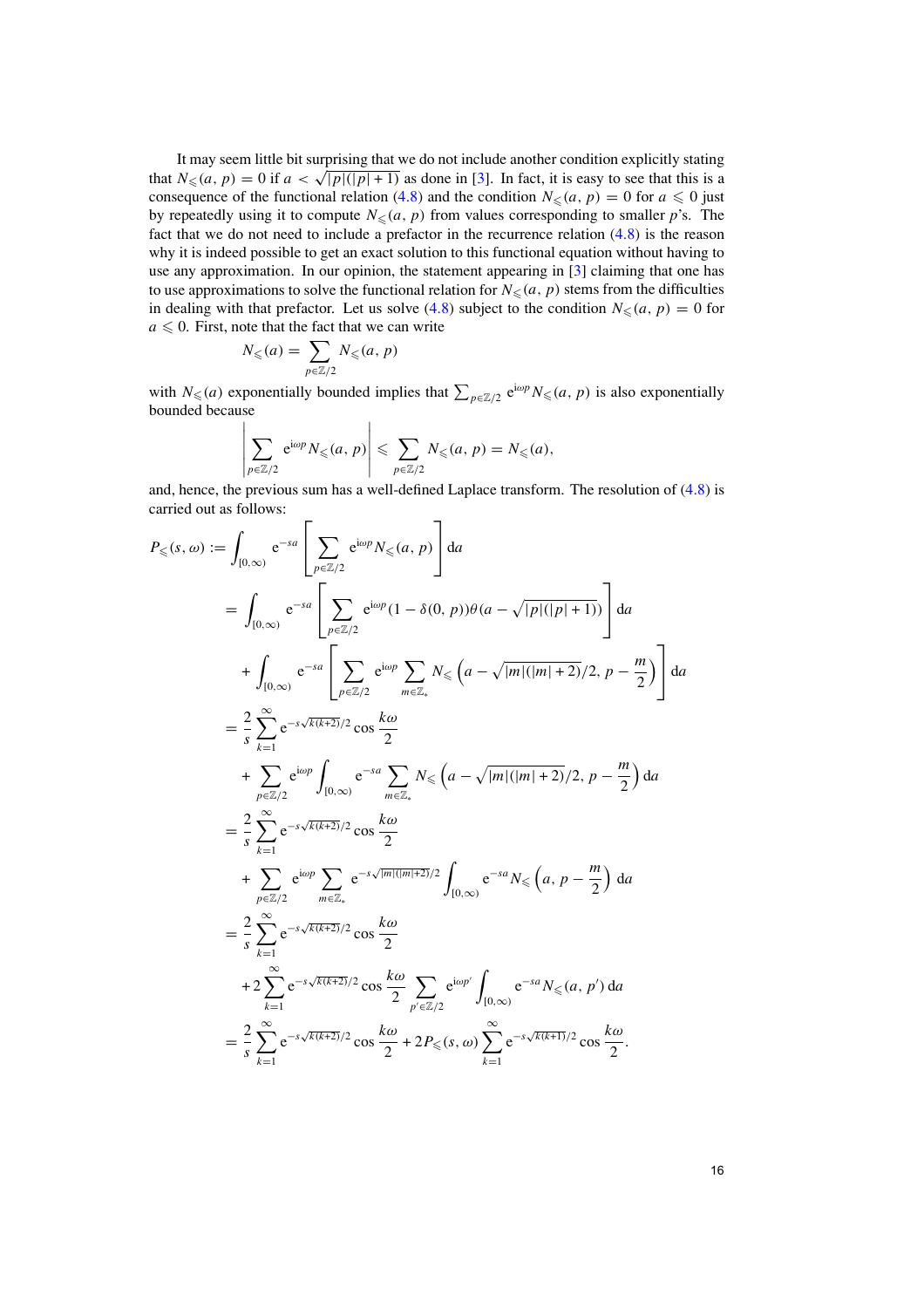<span id="page-17-0"></span>Here, we can justify to change the order of sums and integrals as a consequence of the dominated convergence theorem. We have also used the fact that  $N_{\leq}(a, p) = 0$  for  $a \leq 0$  in order to write the lower limits in the previous integrals equal to zero as we did for  $P_{\leqslant}(s)$ . It is important to note at this point that this is the only condition that we need to impose in order to solve the previous functional relations. In particular, we have been able to do this *without* the  $\theta(a - \sqrt{|p|(|p|+1)}$  prefactor used by Meissner. In our opinion, this is crucial to avoid the use of simplifying assumptions. According to the previous derivation, we get

$$
P_{\leqslant}(s,\omega) = \frac{2}{s} \left( \sum_{k=1}^{\infty} e^{-s\sqrt{k(k+2)}}/2 \cos \frac{k\omega}{2} \right) \left( 1 - 2 \sum_{k=1}^{\infty} e^{-s\sqrt{k(k+1)}}/2 \cos \frac{k\omega}{2} \right)^{-1},\tag{4.9}
$$

in perfect agreement with the result obtained in the preceding sections by using generating functions. We can get  $N_{\leq}(a, p)$  from (4.9) by inverting the Laplace–Fourier transform and recover the result of theorem [3.1.](#page-12-0)

#### **5.** Analytic properties of  $P(s)$

We study in this section the analytic structure of the function  $P(s)$ . This is a first necessary step to understand the behaviour of  $P(s, \omega)$ . We start by enunciating and proving several lemmas concerning the poles of  $P(s)$  and finally give the main result of this section concerning the accumulation of the real parts of these poles precisely to the value  $\tilde{\gamma}_M$ . This result is important in the asymptotic analysis of the black hole entropy. In the following, we will denote

$$
Q(s) := \frac{1}{P(s)} = 1 - 2 \sum_{k=1}^{\infty} e^{-s\sqrt{k(k+2)}/2}, \qquad \text{Re}(s) > 0.
$$

This is obviously an analytic function in any band  $\text{Re}(s) \geq x_0 > 0$  due to the uniform convergence of the series  $\sum_{k=1}^{\infty} e^{-s\sqrt{k(k+2)}}$ . In fact,

$$
|e^{-s\sqrt{k(k+2)}/2}|=e^{-Re(s)\sqrt{k(k+2)}/2}\leqslant e^{-x_0\sqrt{k(k+2)}/2}
$$

for all *s* in the strip  $Re(s) \ge x_0 > 0$ . Hence, using the Weierstrass criterion,  $\sum_{k=1}^{\infty} e^{-s\sqrt{k(k+2)}}/2$ converges uniformly in  $\text{Re}(s) \geq x_0 > 0$  to an analytic function (see, for example, [\[12\]](#page-22-0) for a good review of convergence properties of Dirichlet series). In fact, it can be proved that *Q* is an analytic almost periodic function [\[13\]](#page-22-0). Remember that an analytic function  $f(s) = f(x + iy)$ , regular in a strip  $x_1 < x < x_2$  ( $-\infty \le x_1 < x_2 \le +\infty$ ), is called *almost periodic* (uniformly almost periodic) if for every  $\varepsilon$  there exists a length  $L = L(\varepsilon)$  such that every interval  $y_0 < y < y_0 + L$  of length *L* on the imaginary axis contains at least one translational number  $τ = τ(ε)$  associated with  $ε$ , i.e. a number  $τ$  satisfying the inequality

$$
|f(s + i\tau) - f(s)| < \varepsilon
$$

for all *s* in the strip  $x_1 < x < x_2$ . Every periodic function, such as  $f_k(s) = e^{-s\sqrt{k(k+2)}}/2$ , is almost periodic. Also, a uniformly convergent sequence of almost periodic functions, such as  $\sum_{k=1}^{\infty} e^{-s\sqrt{k(k+2)}}/2$ , is almost periodic [\[13\]](#page-22-0).

Prior to giving the main result of this section, we state and prove some simple but useful lemmas.

**Lemma 5.1.** *Let F be the restriction of Q to the positive real axis*  $\mathbb{R}^+ = (0, \infty)$ *; then F is an analytic and monotonically growing function.*

**Proof.** This is so because  $1 - F$  is the limit of a sum of strictly monotonically decreasing functions of the type  $e^{-x\sqrt{k(k+2)/2}}$ . functions of the type  $e^{-x\sqrt{k(k+2)/2}}$ .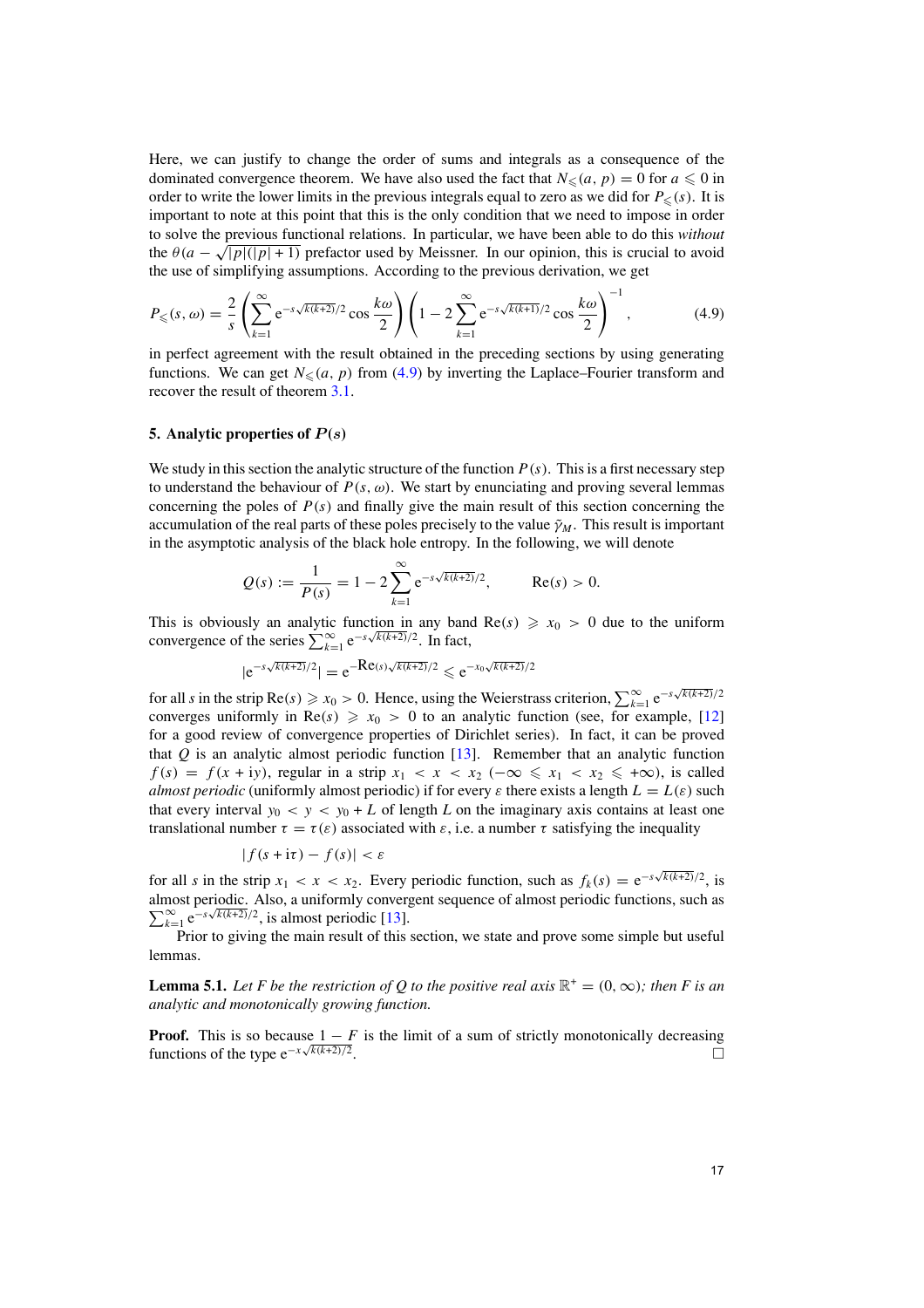<span id="page-18-0"></span>**Proof.** This is an immediate consequence of the continuity and monotonicity of *F* and the fact that

$$
\lim_{x \to 0^+} F(x) = -\infty, \qquad \lim_{x \to \infty} F(x) = 1.
$$

In the following, we will denote this zero as  $\tilde{\gamma}_M$ . It obviously satisfies

$$
\sum_{k=1}^{\infty} e^{-\tilde{\gamma}_M \sqrt{k(k+2)}/2} = \frac{1}{2}.
$$
\n(5.1)

## **Lemma 5.3.** *The only zero of Q with the real part equal to*  $\tilde{\gamma}_M$  *is*  $\tilde{\gamma}_M$  *itself.*

**Proof.** Let us suppose that there exists  $\tilde{s}_0 = \tilde{\gamma}_M + i\tilde{y}_0 \in \mathbb{C}$ , with  $\tilde{y}_0 \neq 0$  such that

$$
1 - 2\sum_{k=1}^{\infty} e^{-\tilde{s}_0\sqrt{k(k+2)}}/2 = 0.
$$

Then, the following conditions must hold:

$$
\sum_{k=1}^{\infty} e^{-\tilde{\gamma}_M \sqrt{k(k+2)}/2} \cos(\tilde{y}_0 \sqrt{k(k+2)}/2) = \frac{1}{2},
$$
\n(5.2)

$$
\sum_{k=1}^{\infty} e^{-\tilde{\gamma}_M \sqrt{k(k+2)}/2} \sin(\tilde{\gamma}_0 \sqrt{k(k+2)}/2) = 0.
$$
 (5.3)

However, from (5*.*1) we must have

$$
\sum_{k=1}^{\infty} e^{-\tilde{\gamma}_M \sqrt{k(k+2)}/2} = \sum_{k=1}^{\infty} e^{-\tilde{\gamma}_M \sqrt{k(k+2)}/2} \cos(\tilde{y}_0 \sqrt{k(k+2)}/2),
$$

which is impossible. In fact,

$$
e^{-\tilde{\gamma}_M\sqrt{k(k+2)}/2} \geq e^{-\tilde{\gamma}_M\sqrt{k(k+2)}/2} \cos(\tilde{y}_0\sqrt{k(k+2)}/2), \qquad \forall k \in \mathbb{N},
$$

and taking into account the fact that  $\sqrt{k(k+2)}$  is irrational<sup>15</sup> and  $\tilde{y}_0 \neq 0$ , there exists  $k_0 \in \mathbb{N}$ such that

$$
e^{-\tilde{\gamma}_M\sqrt{k_0(k_0+2)}/2} > e^{-\tilde{\gamma}_M\sqrt{k_0(k_0+2)}/2} \cos(\tilde{y}_0\sqrt{k_0(k_0+2)}/2).
$$

We then conclude that

$$
\sum_{k=1}^{\infty} e^{-\tilde{\gamma}_M \sqrt{k(k+2)}/2} > \sum_{k=1}^{\infty} e^{-\tilde{\gamma}_M \sqrt{k(k+2)}/2} \cos(\tilde{y}_0 \sqrt{k(k+2)}/2),
$$

and, hence, (5.2) cannot be satisfied. We then conclude that  $\tilde{s}_0$  cannot be a zero of  $Q$ .

**Lemma 5.4.** *The real part of the zeroes of Q different from*  $\tilde{\gamma}_M$  *is strictly smaller than*  $\tilde{\gamma}_M$ *.* 

**Proof.** Let us take  $\tilde{s}_0 = \tilde{x}_0 + i\tilde{y}_0 \in \mathbb{C}$ ,  $\tilde{s}_0 \neq \tilde{\gamma}_M$ , such that  $Q(\tilde{s}_0) = 0$ . Then, it follows that

$$
\frac{1}{2} = \left| \sum_{k=1}^{\infty} e^{-\tilde{x}_0 \sqrt{k(k+2)}}/2 \right| \leq \sum_{k=1}^{\infty} e^{-\tilde{x}_0 \sqrt{k(k+2)}}/2.
$$

<sup>15</sup> If  $\tilde{y}_0 \sqrt{k(k+2)}/2 \equiv 0 \mod 2\pi$  for some *k*, we can always find  $k_0 \in \mathbb{Z}$  such that  $\tilde{y}_0 \sqrt{k_0(k_0+2)}/2 \not\equiv 0 \mod 2\pi$ .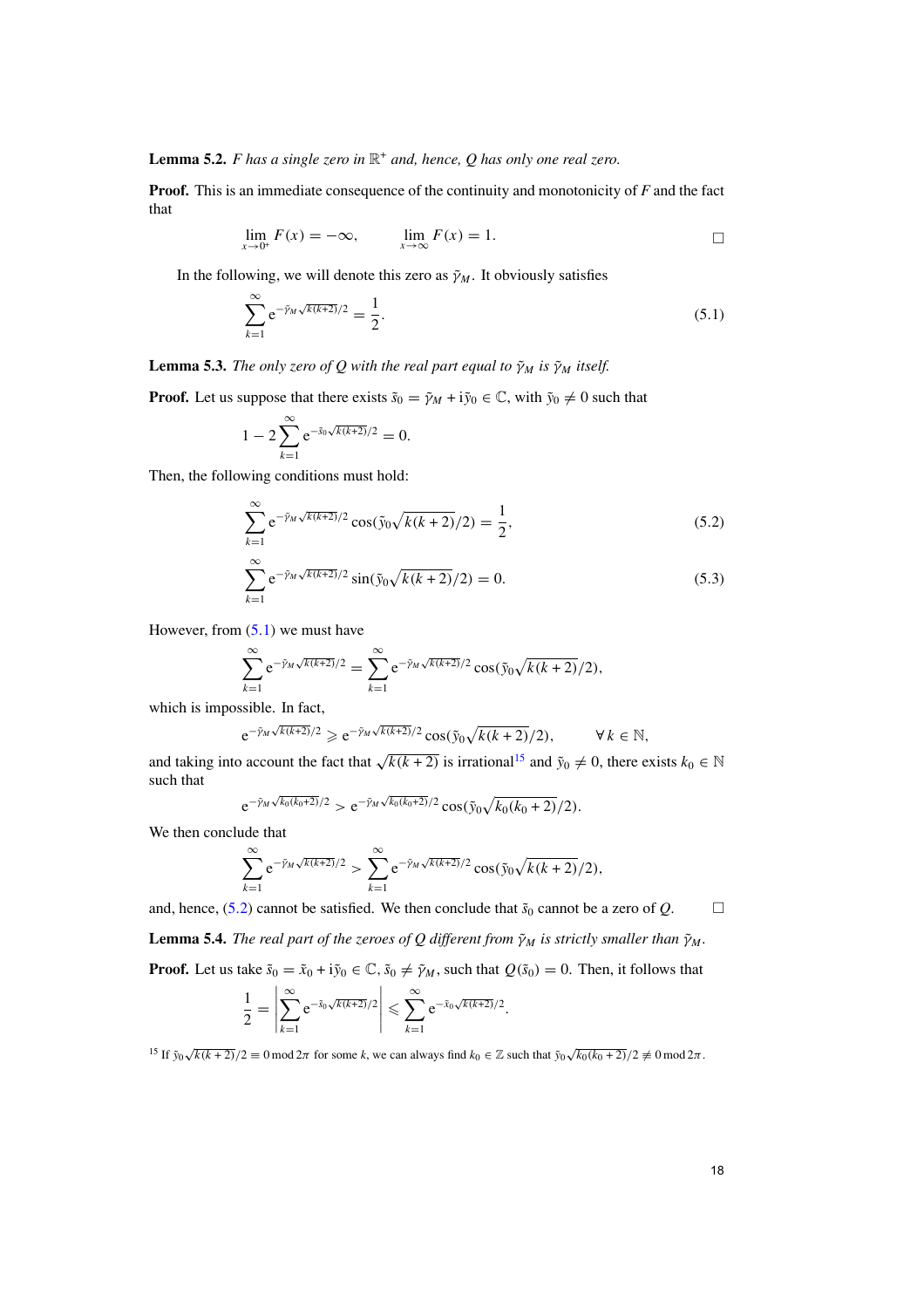Now using [\(5](#page-18-0)*.*1), we find that

$$
\sum_{k=1}^{\infty} e^{-\tilde{\gamma}_M \sqrt{k(k+2)}/2} \leq \sum_{k=1}^{\infty} e^{-\tilde{x}_0 \sqrt{k(k+2)}/2}.
$$
 (5.4)

Now, taking into account that the function  $f : (0, \infty) \to \mathbb{R} : x \mapsto \sum_{k=1}^{\infty} e^{-x\sqrt{k(k+2)}}/2$  is continuous and monotonically decreasing, we see that equation (5*.*4) implies that

$$
\tilde{x}_0\leqslant \tilde{\gamma}_M.
$$

As we have assumed that  $\tilde{s}_0 \neq \tilde{\gamma}_M$ , we conclude that  $\text{Re}(\tilde{s}_0) = \tilde{x}_0 < \tilde{\gamma}_M$ .

We end this section with the following important result.

**Theorem 5.5.** *The function Q has an infinite number of zeros. The set of the real parts of the zeros of Q has an accumulation point at γ*˜*M.*

**Proof.** An immediate consequence of almost periodicity and uniform convergence in a strip is that if the equation  $Q(s) = 0$  is solvable in the strip  $Re(s) \ge x_0 > 0$ , then it will have infinitely many solutions and their imaginary parts will form a relatively dense set<sup>16</sup>. This is a well-known application of Rouché's theorem. Here, we basically repeat the reasoning appearing in [\[14\]](#page-22-0). Let  $\tilde{\gamma}_M$  be the real zero of  $Q(s) = 0$  in the strip Re $(s) \geq x_0 > 0$ . Then there exists an  $r_0 > 0$  such that the circumference  $C_{\tilde{\gamma}_M}(r_0) = \{s \in \mathbb{C} : |s - \tilde{\gamma}_M| = r_0\}$  is contained in the strip, encircles a single zero of  $Q(s)$ , and  $Q(s) \neq 0$  on the points of  $C_{\tilde{\nu}_M}(r_0)$ . Now take

$$
\varepsilon := \min\{|Q(s)| : s \in C_{\tilde{\gamma}_M}(r_0)\}.
$$

By uniform almost periodicity, there exists  $L > 0$  such that every interval of length L contains  $\tau \in \mathbb{R}$  such that  $|Q(s + i\tau) - Q(s)| < \varepsilon$  along  $C_{\tilde{\nu}_M}(r_0)$  and, hence,

$$
|Q(s + i\tau) - Q(s)| < |Q(s)|, \quad \forall s \in C_{\tilde{\gamma}_M}(r_0).
$$

By Rouché's theorem, we deduce that  $Q(s)$  and  $Q(s + i\tau)$  have the same number of zeros inside the circle  $C_{\tilde{\gamma}_M}(r_0)$ . By repeating the argument for every  $0 < r < r_0$  and taking into account that all zeros of *Q* (except  $\tilde{\gamma}_M$ ) satisfy  $Re(s) < \tilde{\gamma}_M$ , we see that we can find zeros of *Q* with real parts smaller than but as close to  $\tilde{\gamma}_M$  as we wish.

As shown in the following example (which is a simple extension of the example given above and of the same type as that given by Meissner in [\[3\]](#page-22-0)), the accumulation of the real parts of the poles in the integrand of an inverse Laplace transform changes its asymptotic behaviour relative to the one that one would expect by considering only the real pole<sup>17</sup>.

**Example.** Let us now consider the sequences  $A = \{ \alpha_n = n - 1 : n \in \mathbb{N} \}$  and  $B = \{ \beta_n = 2^{n-1}; n \in \mathbb{N} \}$  associated with the generating function

$$
G(x) = \sum_{n \in \mathbb{N}} (2x)^{n-1} = \frac{1}{1 - 2x}.
$$

In this case,

$$
F_{\leqslant}(a) = \sum_{\{n \in \mathbb{N}: n-1 \leqslant a\}} 2^{n-1} = \theta(a) (2^{\lfloor a \rfloor + 1} - 1).
$$

<sup>16</sup> A set *T* of real numbers *τ* is called *relatively dense* [\[13](#page-22-0)] if there are no arbitrary gaps among the numbers *τ* or, to be exact, if some length *L* exists such that every interval  $(a, a + L) \subset \mathbb{R}$  of this length contains at least one number *τ* of the set *T*. Roughly speaking, a relatively dense set can be described as one that is just as dense as an arithmetic progression { $\alpha n : n \in \mathbb{Z}$ },  $\alpha > 0$ .

<sup>17</sup> A small perturbation of the previous function would allow us to have accumulating real parts different from the value corresponding to the real pole in the integrand.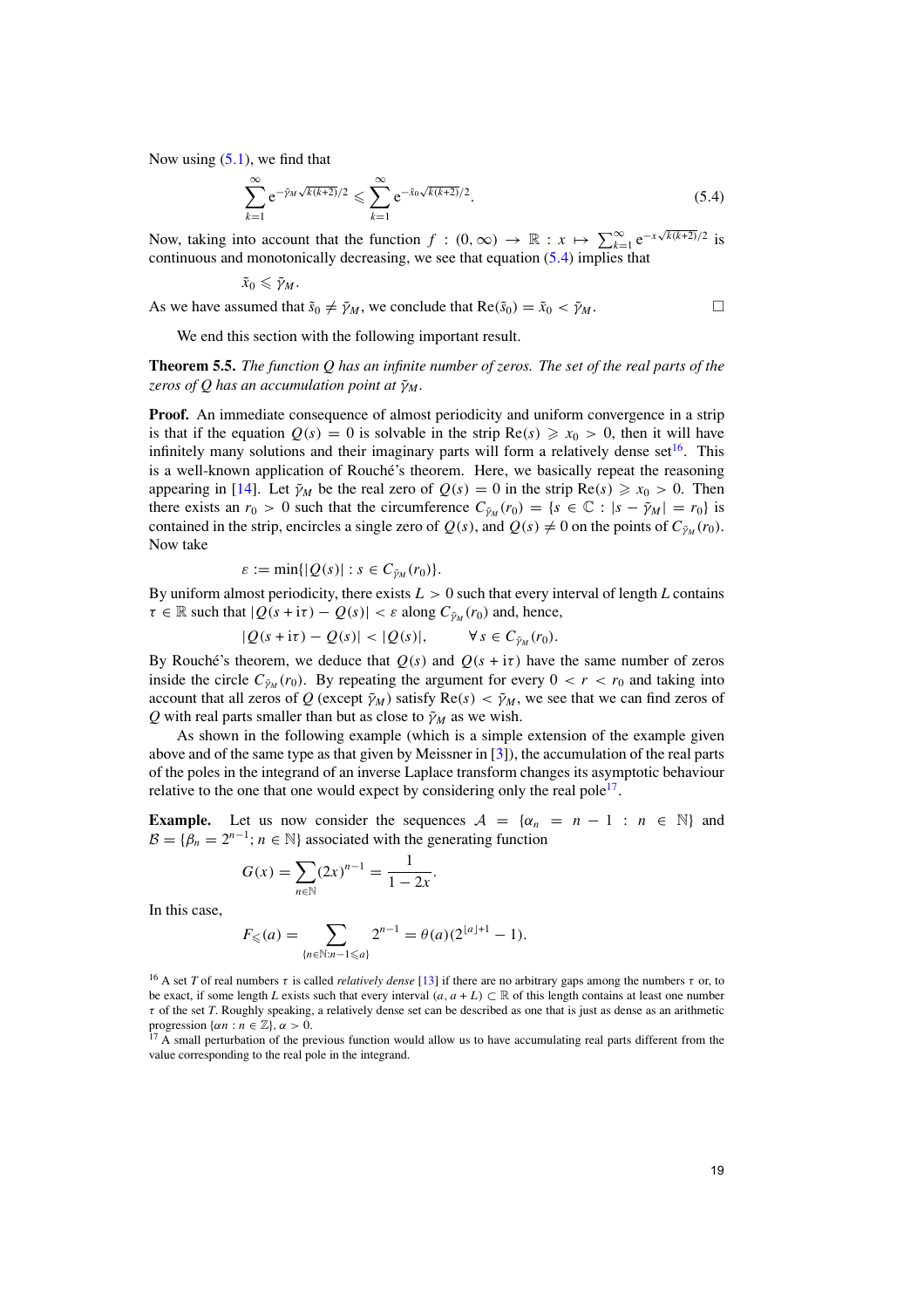<span id="page-20-0"></span>On the other hand,

$$
P(s) := G(e^{-s}) = \sum_{n \in \mathbb{N}} 2^{n-1} e^{-(n-1)s} = \frac{1}{1 - 2e^{-s}},
$$

and we have now for a non-negative  $a \notin \mathbb{N}_0$ ,

$$
\mathcal{L}^{-1}[s^{-1}P(s); a] = \frac{1}{2\pi i} \int_{x_0 - i\infty}^{x_0 + i\infty} \frac{e^{as} ds}{s(1 - 2e^{-s})}
$$
 (where  $x_0 > 0$ )  
\n
$$
= \sum_{\{k \in \mathbb{N}_0 : k < a\}} 2^k \theta(a - k) = \theta(a)(2^{\lfloor a \rfloor + 1} - 1)
$$
\n
$$
= \theta(a) 2^a \left( \frac{1}{\log 2} + \sum_{k=1}^{\infty} \frac{4k\pi \sin(2ak\pi) + (2\log 2)\cos(2ak\pi)}{4\pi^2 k^2 + \log^2 2} \right) - 1,
$$

where the last equality can be obtained by using residues to compute the integral. We can see in this case that the inverse Laplace transform formula gives  $3 \times 2^{(a-1)} - 1$  for integer values of *a* (as expected, the average  $(F_{\leq}(a+0) + F_{\leq}(a-0))/2$  of the left and right limits). The important issue now is to realize that  $2^a - 2^{\lfloor a \rfloor}$  oscillates with an *exponentially growing* amplitude, and hence the values of  $F_{\leq}(a)$  for  $a \to \infty$  are not simply proportional to  $2^a$ .

#### **6. Conclusions**

In this paper, we have discussed several ways to *exactly* compute the black hole entropy in loop quantum gravity [\[2\]](#page-22-0). In particular, we have given a procedure based on generating functions that gives an independent way to derive the results appearing in the literature on this issue. In this way, we have been able to detect and correct a mistake in the expression appearing in [\[3\]](#page-22-0) for the black hole entropy when the projection constraint is taken into account. Second, we have shown that the number-theoretical methods introduced in [\[7](#page-22-0), [8\]](#page-22-0), and successfully used to get precise numerical information about the entropy for small black holes, can be used in an efficient way to obtain exact formulae in the spirit of [\[3](#page-22-0)]. In a sense, the two approaches are unified in this paper. We would like to point out, anyway, that the kind of detailed information provided by the number-theoretical methods of [\[7](#page-22-0)] is very difficult to extract from the expressions of the entropy as integral transforms. Finally, we have discussed the analytic properties of some of the functions that appear in the expressions of the black hole entropy. The most important result in this respect concerns the distribution of poles in the integrand of the inverse Laplace transform defining the entropy. From this analysis we have shown that the value of the Immirzi parameter given in the literature is, in a sense, correct but the asymptotic expansion of the entropy may display an interesting behaviour superimposed on the expected linear growth of the entropy as a function of the area. This suggests that the entropy structure found in  $[6, 7]$  $[6, 7]$  $[6, 7]$  for small black holes in numerical computations may actually survive for macroscopic areas. We want to add several comments.

In our opinion, the paper by Meissner is usually misread and misunderstood. In particular, the exponential form of the entropy in terms of the area is often taken as some kind of ansatz introduced to approximately solve the functional equations giving the black hole entropy (with and without the projection constraint). It is very important to emphasize that by using Laplace transforms or Fourier–Laplace transforms, it is possible to get exact expressions for the entropy. The exponential ansatz can be used to quickly show that the sought exponential growth of the entropy is somehow present but should not be taken as a rigorous derivation of the asymptotic behaviour of the entropy.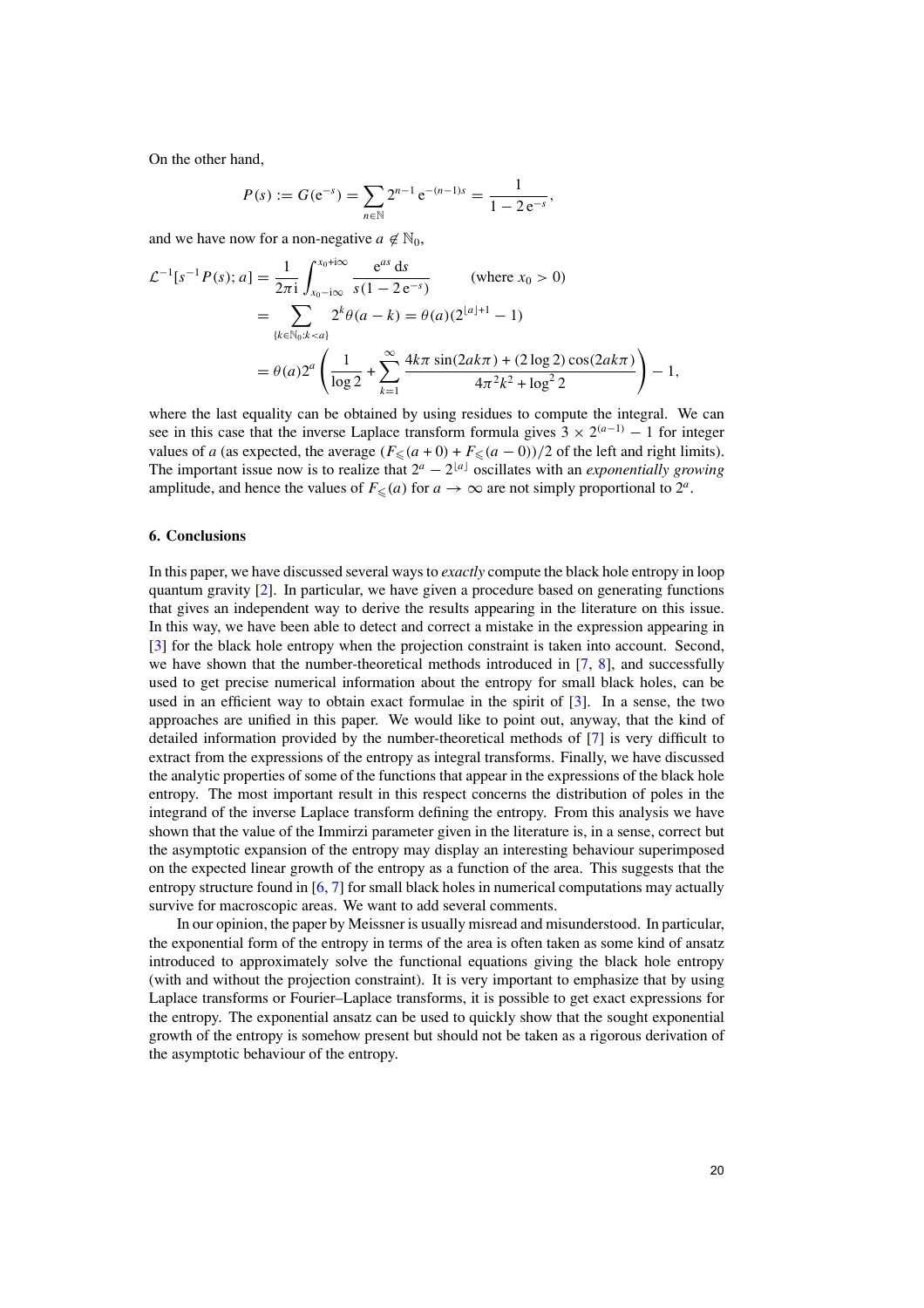Despite the claims by the author of  $[3]$ , it is possible to find an exact closed expression for the black hole entropy also when the projection constraint is included. We have shown this in two complementary ways: by using the generating functions given in [\[8\]](#page-22-0) and by solving a functional equation along the lines suggested in [\[3\]](#page-22-0). In the latter case, we have corrected an error in the original functional equation and rewritten it in a way that facilitates its exact resolution. Actually, the solution given in [\[3\]](#page-22-0) is very close to the right one.

We have studied in detail the analytic structure of the functions appearing in the integrand of the contour integral that gives the entropy (in the simplified setting where the projection constraint is not incorporated) to see if its asymptotic expansion can be readily obtained by looking at the poles of the integrand as claimed in [\[3](#page-22-0)]. We have proved several important results in this respect, as follows (in some cases completing the claims of Meissner):

- (i) There is indeed an infinite number of poles in the integrand of (4*.*[5\)](#page-14-0).
- (ii) They are confined to a band in the complex plane and their real parts are bounded from above by ˜*γM*.
- (iii) There is only a single pole of the integrand with the real part equal to  $\tilde{\gamma}_M$ .
- (iv) The real parts of the poles have an accumulation point precisely for the value  $\tilde{\gamma}_M$  (and maybe others).

The last point is especially important as far as the asymptotic behaviour of the entropy is concerned because in a situation such as that described here, it may not be true that the asymptotic behaviour is given by the contributions of the pole with the largest real part; in fact, this is illustrated by the simple example given in section [5.](#page-17-0) Also note that even if this is the case, the fact that one has other poles with real parts arbitrarily close to  $\tilde{\gamma}_M$  means that there may be corrections that are relevant for macroscopic but not infinite areas. It is clear, nonetheless, that the exponential behaviour given in [\[3](#page-22-0)] should play a significant role in the final asymptotic form of the entropy. In particular, the value of the Immirzi parameter  $\tilde{\gamma}_M$  is distinguished by the fact that it is the maximum of the real parts of the poles. In this sense, it controls the growth of the entropy despite the fact that its asymptotic behaviour may not be given by a simple exponential.

The reader may argue that, in the end, the methods based on the solution of functional equations for the entropy as introduced by Meissner are rather quick and efficient so there is no need to resort to the kind of detailed combinatorial analysis of [\[7](#page-22-0), [8\]](#page-22-0). Our opinion is that although they are indeed very clever ways of tackling this hard problem, the kind of detailed information provided by our number-theoretical techniques is very useful as shown by the fact that they provide an independent way to check the results obtained so far. Taken at face value, the expressions for the black hole entropy as inverse integral transforms give the entropy at all scales (and hence also in the microscopic regime where the interesting behaviour of the entropy has been found [\[6\]](#page-22-0)). However, due to the subtly oscillatory nature of the integrands they cannot be practically used to obtain the entropy with good precision. Our combinatorial methods—which *always* give the same result as the integral expressions—are much better in this respect. As a bonus, they allow us to exactly characterize the area spectrum and the microscopic configurations corresponding to the possible values of the area. In this sense, they go far beyond the results obtained in [\[3\]](#page-22-0).

The issue of getting the right asymptotics and the behaviour of the entropy for macroscopic scales, for which the integral expressions that we give here are a good starting point, is the last important problem that remains to be addressed to understand the behaviour of the black hole entropy in LQG. This will be our goal in the immediate future.